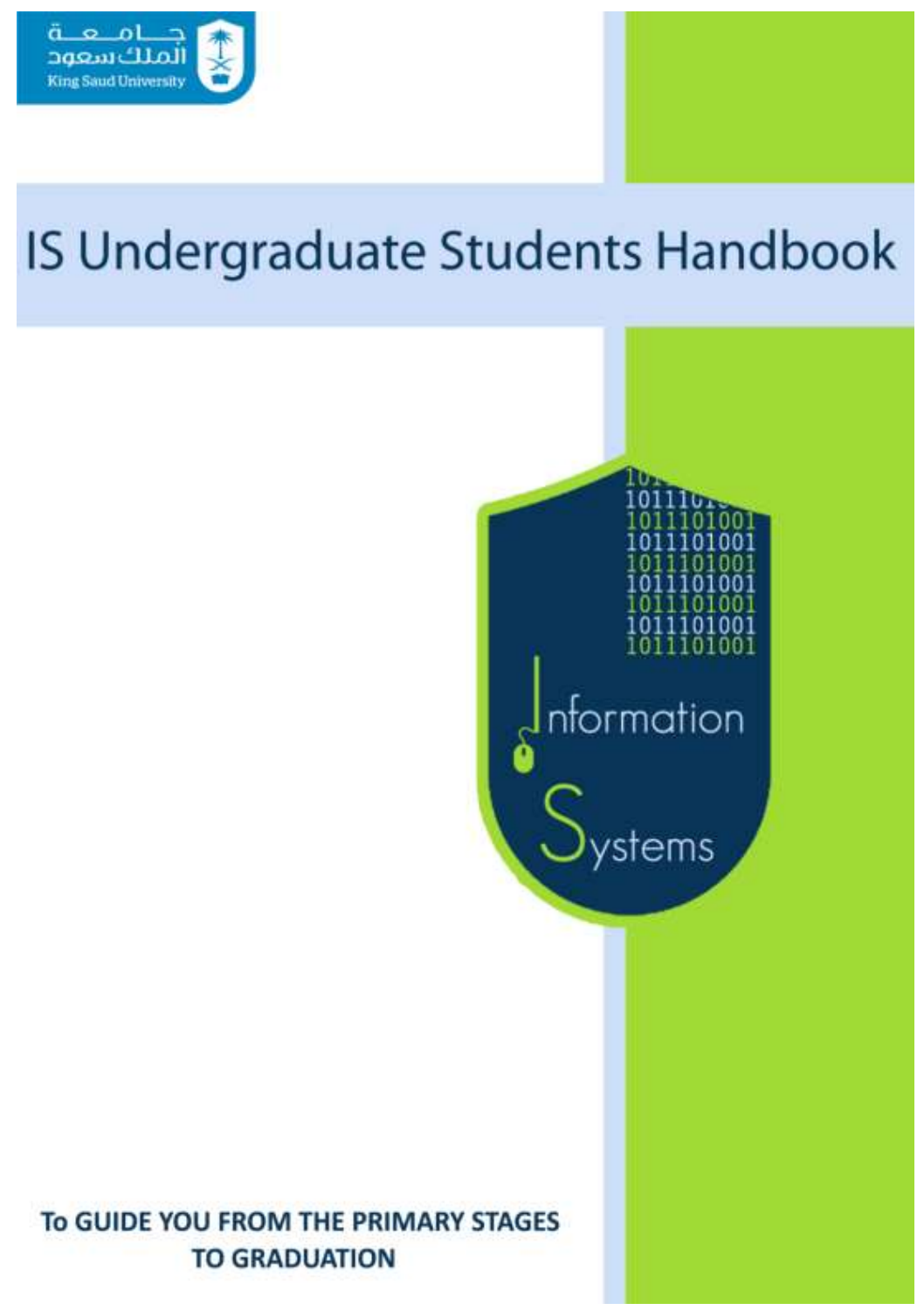



## **Table of Contents**

**LLEGE OF COMPUTER AND INFORMATION SCIENCES** 

**ORMATION SYSTEMS DEPARTMENT**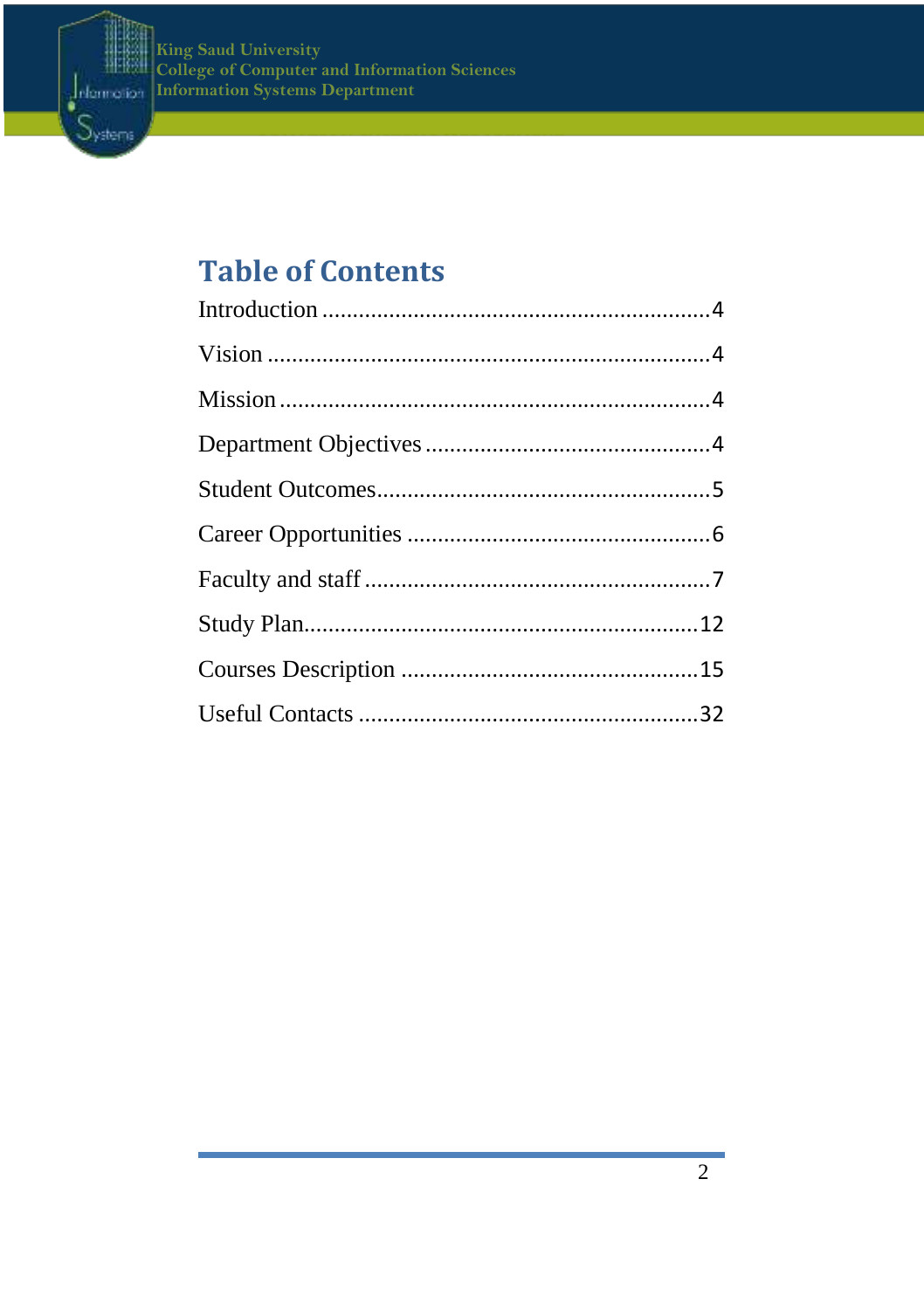

## **PUT TOGETHER BY:**

**LLEGE OF COMPUTER AND INFORMATION SCIENCES** 

**ORMATION SYSTEMS DEPARTMENT**

Ms. Afnan Alsadhan

Ms. Ohoud Alyemni

## **REVISED BY:**

Dr. Hessah Alsalamah

Dr. Amerah Alobrah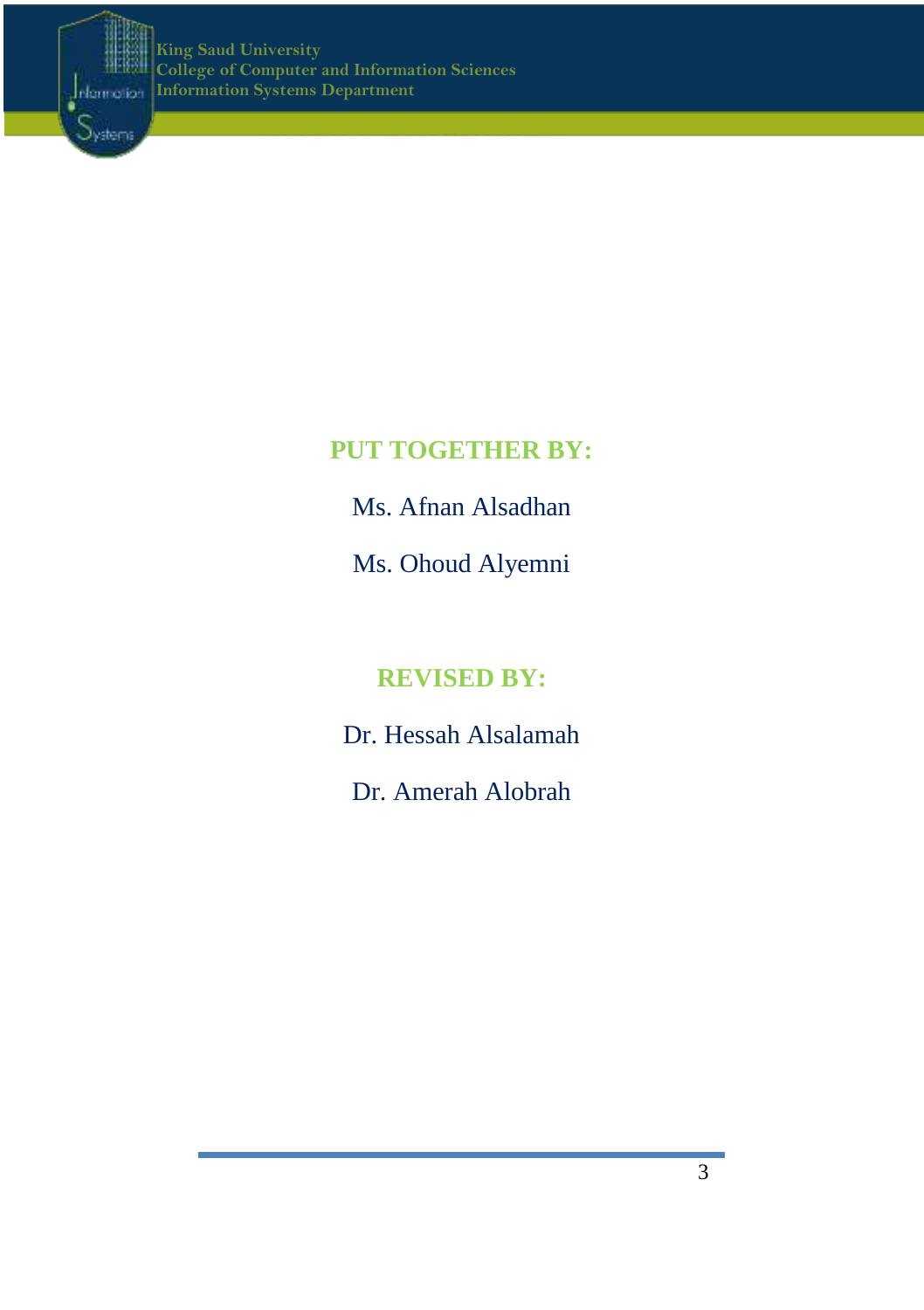

## <span id="page-3-0"></span>**Introduction**

**DEPARTMENT**

The information systems Bachelor's program is considered a bridge between computer science specializations and organizational and administrative fields. It enables a student to gain knowledge and acquire skills necessary for analyzing, designing, developing, and operating information systems and then utilizing them in any type of public or private organizations.

**LLEGE OF COMPUTER AND INFORMATION SCIENCES** 

**ORMATION SYSTEMS DEPARTMENT**

## <span id="page-3-1"></span>**Vision**

To be recognized nationally and internationally as a leader in the area of information systems education and research.

## <span id="page-3-2"></span>**Mission**

Serving students and society through distinctive education, creative research, and the ability to participate in the building of the knowledge economy.

## <span id="page-3-3"></span>**Department Objectives**

After completing their studies in the IS department, graduates should be able to demonstrate in a period of five years the ability to:

- 1. Engage in lifelong learning for continued professional excellence.
- 2. Achieve higher positions in the job market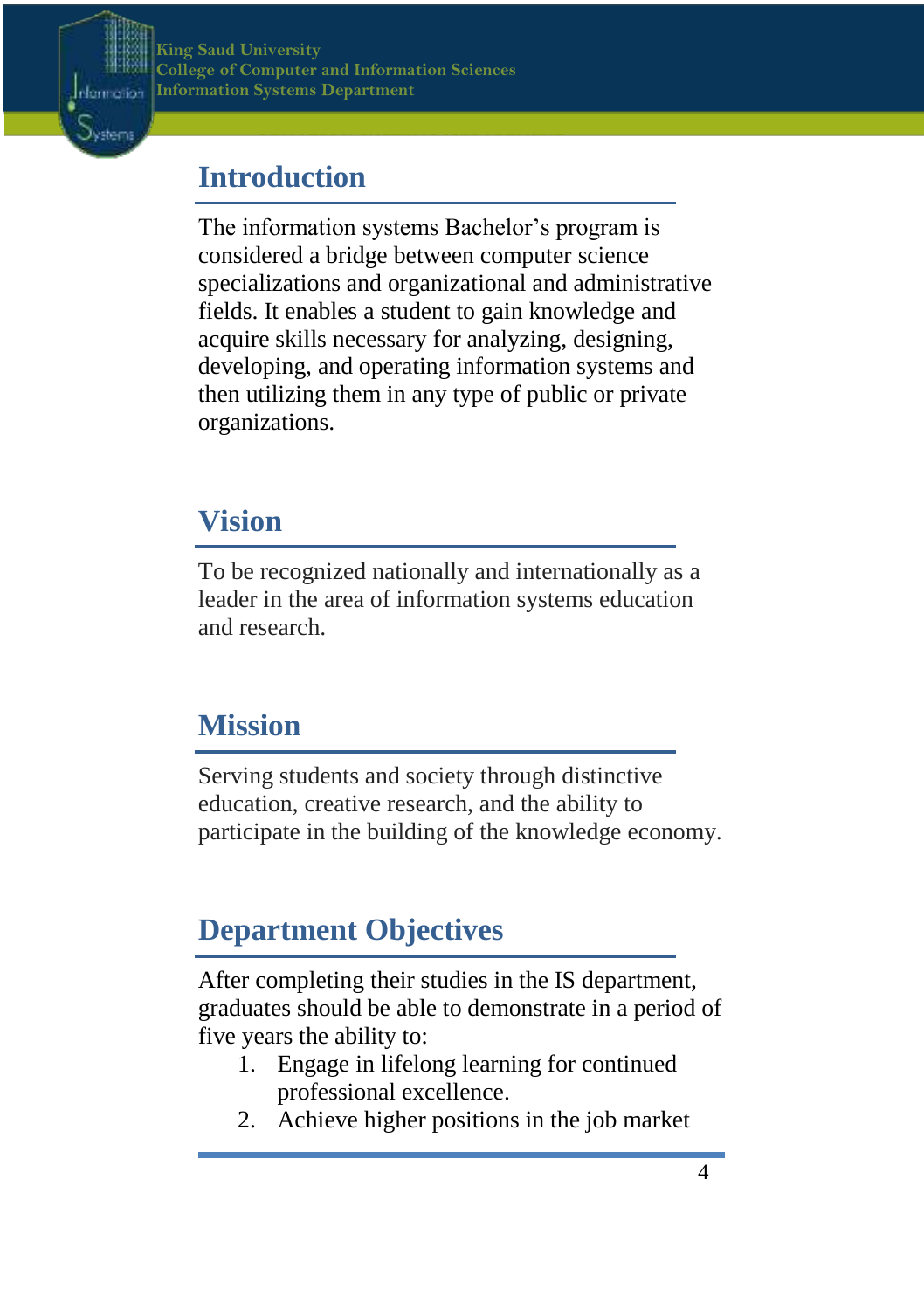

**Ovster** 

and/or complete graduate studies.

**ORMATION SYSTEMS DEPARTMENT**

3. Further develop sense of professionalism, ethical values, and respect for society.

**LLEGE OF COMPUTER AND INFORMATION SCIENCES** 

## <span id="page-4-0"></span>**Student Outcomes**

In concordance with ABET requirements for IS programs, graduates from the IS department will possess computing skills as well as the ability to:

- 1. Apply knowledge of computing and mathematics appropriate to the discipline.
- 2. Analyze a problem, and identify and define the computing requirements appropriate to its solution.
- 3. Design, implement, and evaluate a computerbased system, process, component, or program to meet desired needs.
- 4. Function effectively on teams to accomplish a common goal.
- 5. Demonstrate an understanding of professional, ethical, legal, security and social issues and responsibilities.
- 6. An ability to communicate effectively with a range of audiences.
- 7. Analyze the local and global impact of computing on individuals, organizations, and society.
- 8. Recognize the need for and to engage in continuing professional development.
- 9. Use current techniques, skills, and tools necessary for computing practice.
- 10. Understand the processes that support the delivery and management of information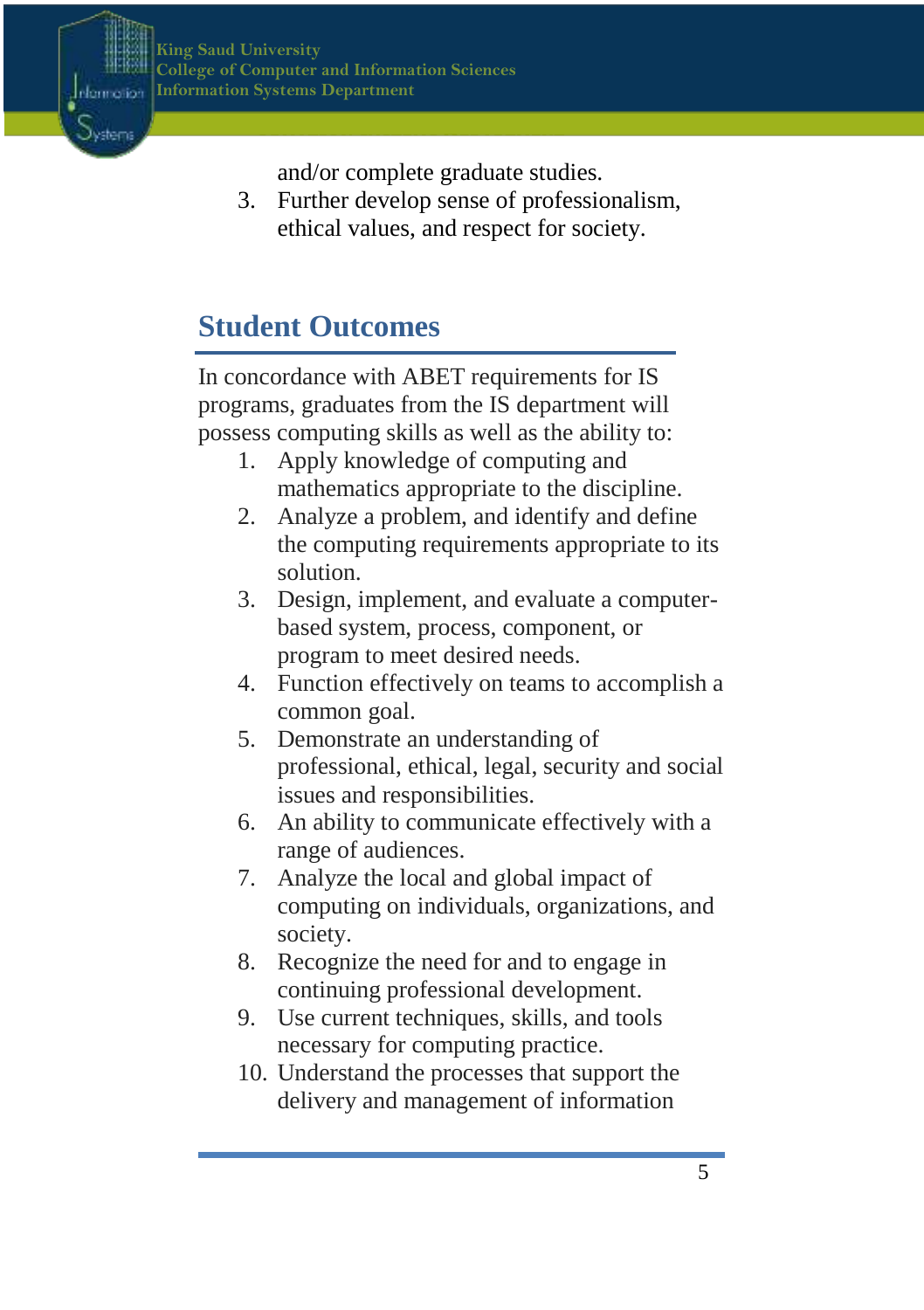

Oysten

systems within a specific application environment.

**ORMATION SYSTEMS DEPARTMENT**

**LLEGE OF COMPUTER AND INFORMATION SCIENCES** 

## <span id="page-5-0"></span>**Career Opportunities**

The need for highly skilled IS engineers is growing day after day. Graduates from the IS program will have various career opportunities in the information systems field and IT industry including, but not limited to the followings:

- Information Systems Analyst
- Information Systems Developer
- Information Systems Project Manager
- Information Systems Consultant
- SERP Implementation Specialist
- Database Administrator
- Database Developer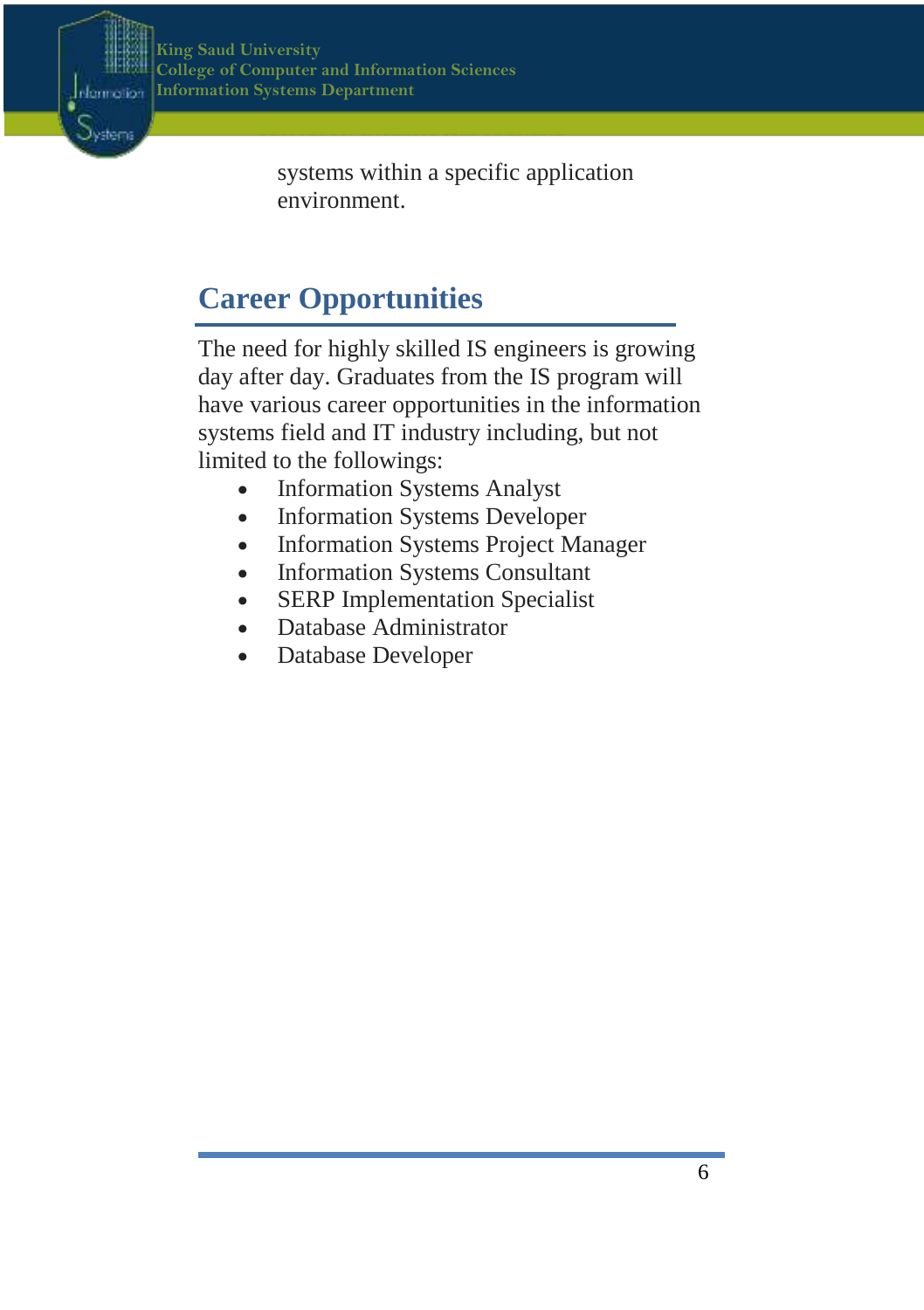

## <span id="page-6-0"></span>**Faculty and staff**

**DEPARTMENT**

| <b>Name</b>                    | <b>Rank</b>                                                       | <b>Office</b><br>no. | <b>Phone</b><br>no. | <b>Email</b>           |
|--------------------------------|-------------------------------------------------------------------|----------------------|---------------------|------------------------|
| Dr. Hessah<br><b>Alsalamah</b> | <b>Assistant</b><br><b>Professor</b>                              | 6T11                 | 8050248             | halsalamah@KSU.EDU.SA  |
| Dr. Hmood<br><b>Aldossari</b>  | <b>Assistant</b><br><b>Professor</b><br>Chairman<br>of IS dept.   |                      | 4697333             | hzaldossari@KSU.EDU.SA |
| Dr. Amerah<br><b>Alobrah</b>   | <b>Assistant</b><br><b>Professor</b><br>Vice Chair<br>of IS dept. | 6T28                 | 8056841             | aalobrah@KSU.EDU.SA    |
| Dr. Rana Aba<br><b>Alkhial</b> | Assistant<br>Professor                                            | 6T39                 | 8059025             | rabaallkail@KSU.EDU.SA |
| Dr.Shada<br><b>Alsalamah</b>   | Assistant<br>Professor                                            | 6T25                 | 8056547             | shatha@ksu.edu.sa      |

**LLEGE OF COMPUTER AND INFORMATION SCIENCES** 

**ORMATION SYSTEMS DEPARTMENT**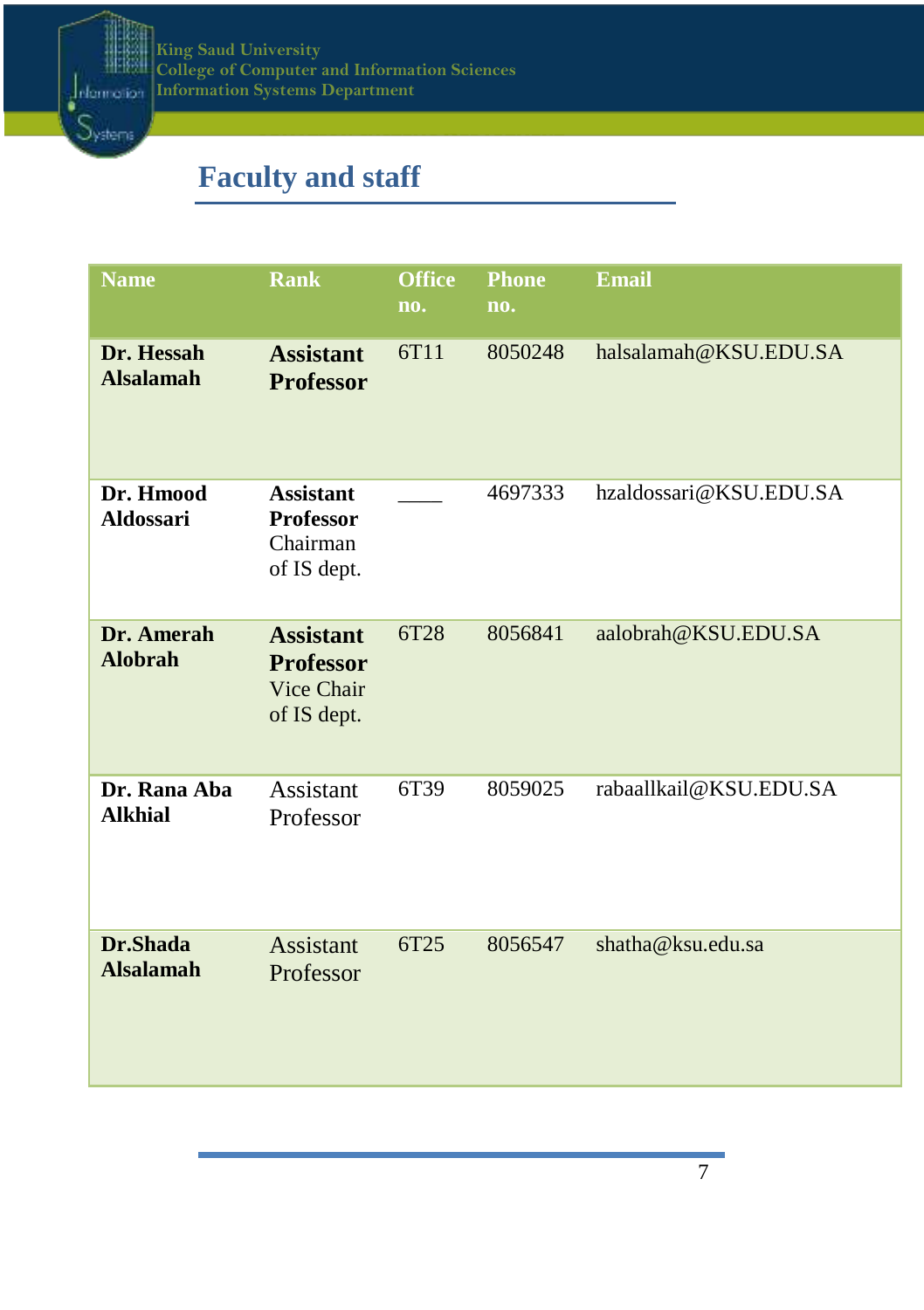mputer and information<br>-**G SAUD UNIVERSITY LLEGE OF COMPUTER AND INFORMATION SCIENCES ORMATION SYSTEMS King Saud University College of Computer and Information Sciences Information Systems Department** 

**DEPARTMENT**

determination k

| Јузве⊓а                         |                               |                 |         |                       |
|---------------------------------|-------------------------------|-----------------|---------|-----------------------|
| Dr.Areej<br><b>Alhogail</b>     | Assistant<br>professor        | 06 108          | 8055515 | aalhogail@ksu.edu.sa  |
| Dr.Sarah<br><b>Albassam</b>     | <b>Assistant</b><br>professor | 06 109          |         | salbassam@ksu.edu.sa  |
| Arwa<br><b>Altameem</b>         | Lecturer                      | 6T24            | 8055275 | araltameem@KSU.EDU.SA |
| <b>Amal</b><br><b>Alathbah</b>  | Lecturer                      | 6S11            |         | aalazba@KSU.EDU.SA    |
| <b>Aseel Aldabjan</b>           | Lecturer                      | 6T66            | 8056479 | aaldabjan@KSU.EDU.SA  |
| <b>Afnan</b><br><b>Alsadhan</b> | Lecturer                      | 6S <sub>6</sub> | 8052589 | aalsadhan@KSU.EDU.SA  |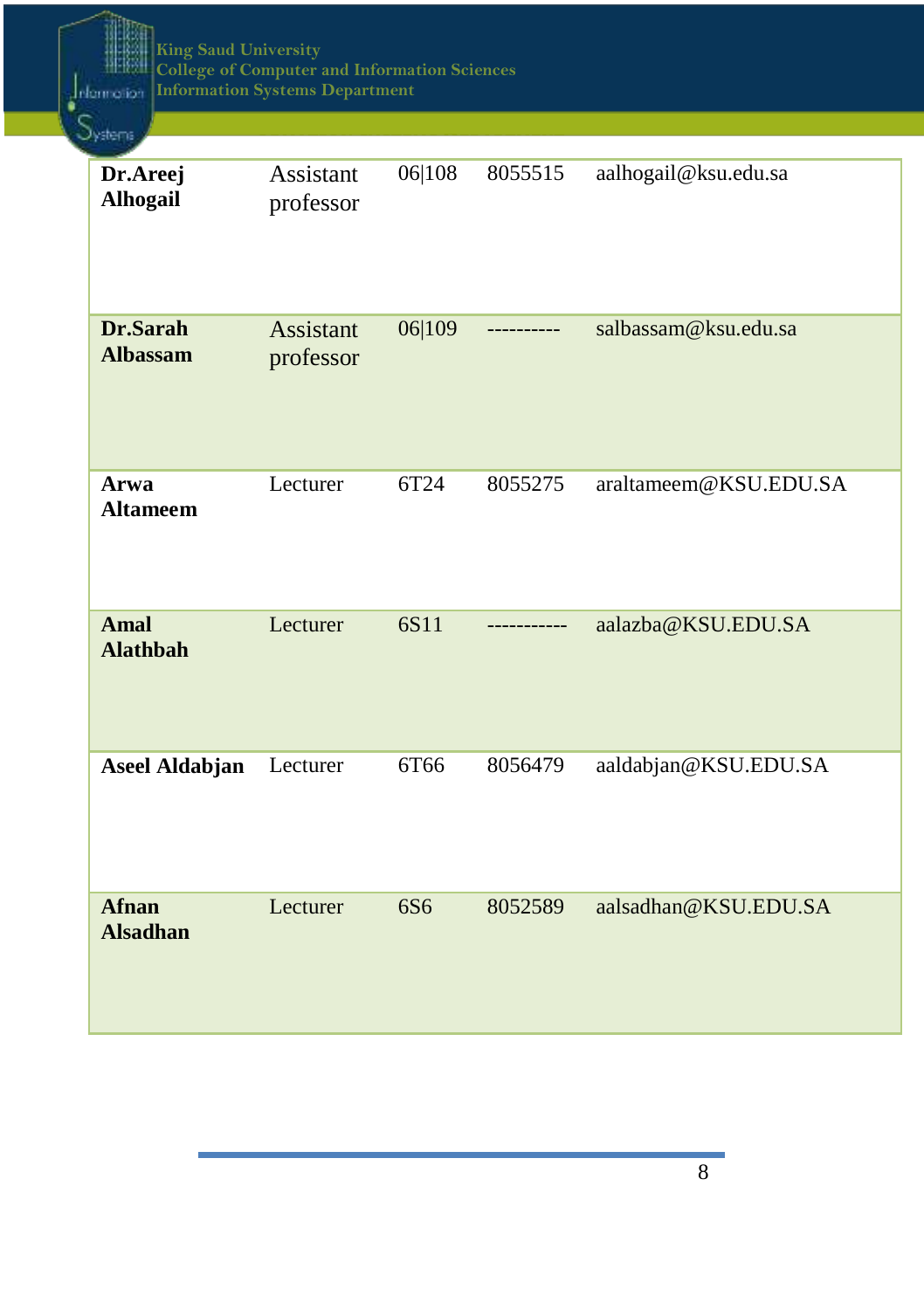$\int$  elemention S<sub>yste</sub>

珊

| иузтег⊓а                   |          |                 |         |                        |
|----------------------------|----------|-----------------|---------|------------------------|
| <b>Bodoor Alfares</b>      | Lecturer | 6T66            | 8055079 | balfares@ksu.edu.sa    |
| Ghada<br><b>Alsebayel</b>  | Lecturer | 6S <sub>6</sub> |         | galsebayel@KSU.EDU.SA  |
| Lubna Alkhalil             | Lecturer | 6S31            | 8058689 | lalkhalil@KSU.EDU.SA   |
| <b>Nora Alaqeel</b>        | Lecturer | 6S13            | 8051336 | nialaqeel@KSU.EDU.SA   |
| <b>Nourah</b><br>Alqahtani | Lecturer | 6T52            | 8055079 | noalqahtani@KSU.EDU.SA |
| <b>Maram Alamri</b>        | Lecturer | 6T90            | 8058462 | maalamri@ KSU.EDU.SA   |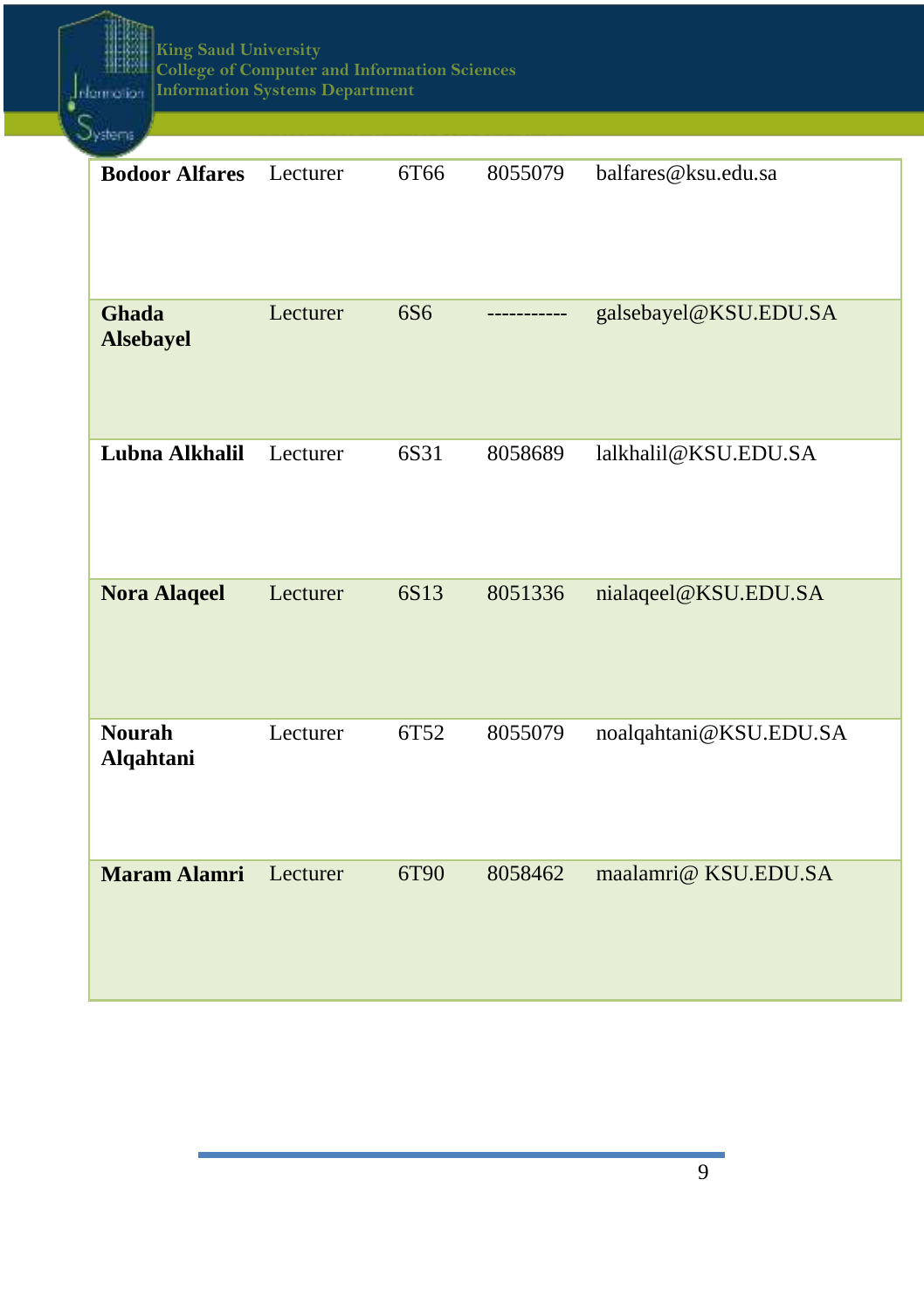mputer and information<br>-**G SAUD UNIVERSITY LLEGE OF COMPUTER AND INFORMATION SCIENCES ORMATION SYSTEMS King Saud University College of Computer and Information Sciences Information Systems Department** 

**DEPARTMENT**

delementer 's

| луатепт                           |                              |                 |           |                            |
|-----------------------------------|------------------------------|-----------------|-----------|----------------------------|
| Ohoud<br><b>Alyemni</b>           | Lecturer                     | 6S6             | 8052623   | oalyemni@KSU.EDU.SA        |
| <b>Reem</b><br><b>Alrabeeah</b>   | Lecturer                     | 6T122           | 8058284   | ralrabeeah@ KSU.EDU.SA     |
| <b>Tahani</b><br><b>Almanie</b>   | Lecturer                     | 6T61            | --------- | talmanie@KSU.EDU.SA        |
| Areej<br>Alabduljabbar            | Teaching<br><b>Assistant</b> | 6S <sub>6</sub> | 8052589   | aralabduljabbar@KSU.EDU.SA |
| Arwa<br><b>Alromiah</b>           | Teaching<br>Assistant        | 6S11            | 8051241   | aalromih@KSU.EDU.SA        |
| <b>Maram</b><br><b>Alsuhibani</b> | Teaching<br><b>Assistant</b> | 6S21            |           | malsuhaibani@KSU.EDU.SA    |
| <b>Monirah</b><br>Alajlan         | Teaching<br>Assistant        | 6S6             | 8850589   | maalajlan@KSU.EDU.SA       |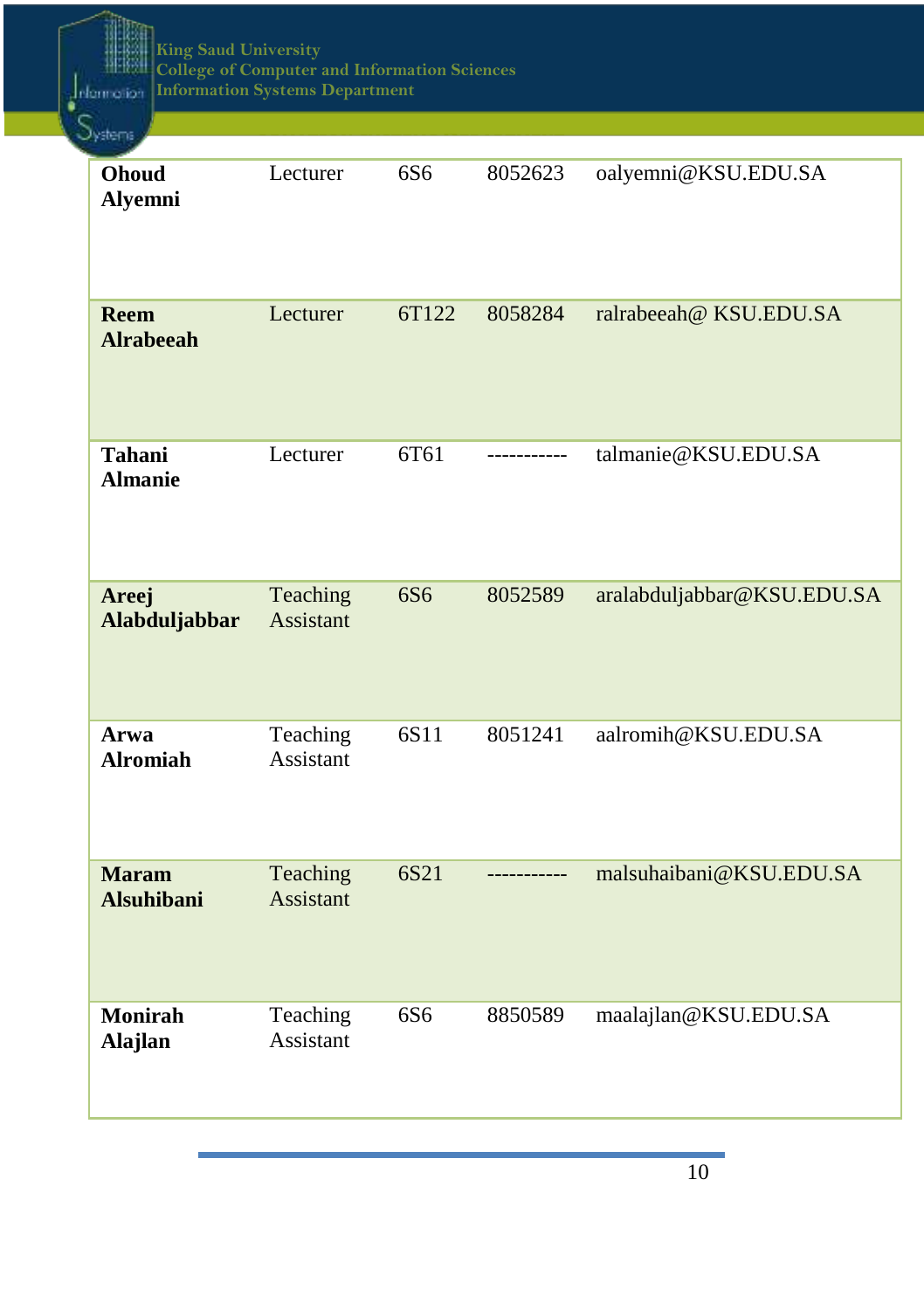mputer and information<br>-**G SAUD UNIVERSITY LLEGE OF COMPUTER AND INFORMATION SCIENCES ORMATION SYSTEMS King Saud University College of Computer and Information Sciences Information Systems Department** 

**DEPARTMENT**

Information 's

| Jystems                           |           |                  |         |                          |
|-----------------------------------|-----------|------------------|---------|--------------------------|
| Areej Alokaili                    | Lecturer  | 6T <sub>23</sub> | 8052732 | aalokaili@KSU.EDU.SA     |
| <b>Aseel Alturki</b>              | Lecturer  | 6T66             | 8052672 | afalturki@KSU.EDU.SA     |
| <b>Asma</b><br><b>Almutairi</b>   | Lecturer  | 6S13             |         | asmaalmutairi@KSU.EDU.SA |
| <b>Shatha</b><br><b>Altammami</b> | Lecturer  |                  |         | shaltammami@KSU.EDU.SA   |
| <b>Manal</b><br><b>Alshehri</b>   | Secretary | 6T11             | 8057884 | mmalshehri@ksu.edu.sa    |
| <b>Norah</b><br><b>Alsliman</b>   | Secretary | 6T11             | 8051836 | nalsliman@KSU.EDU.SA     |
| <b>Rana Alwayel</b>               | Secretary | 6T11             | 8052579 | ralwayel@KSU.EDU.SA      |
| <b>Shroog</b><br><b>Alothman</b>  | Secretary | 6T11             | 8052811 | shralothman@KSU.EDU.SA   |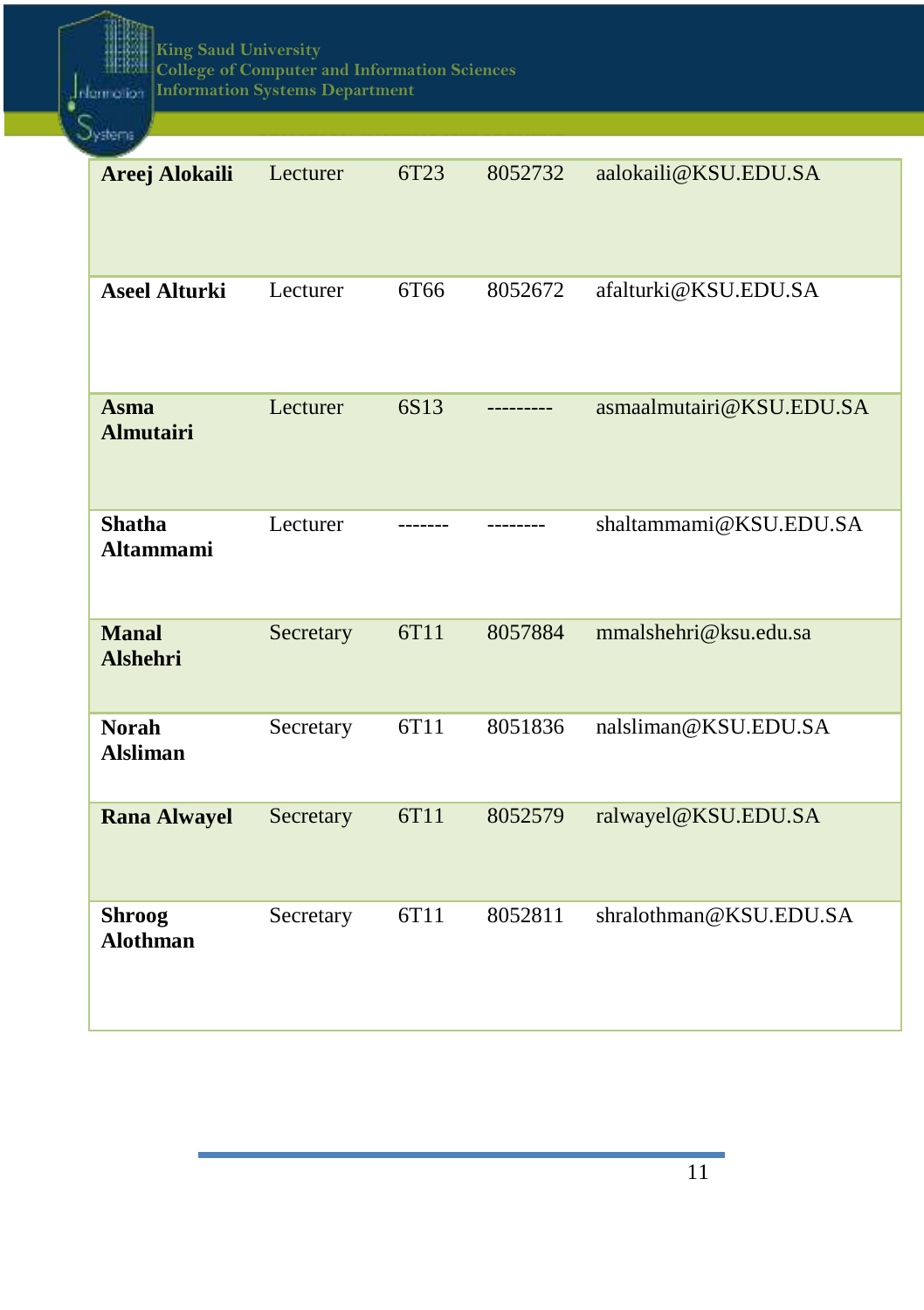

## <span id="page-11-0"></span>**Study Plan**

**DEPARTMENT**

Systems

#### **LEVEL ONE**

**LLEGE OF COMPUTER AND INFORMATION SCIENCES** 

**ORMATION SYSTEMS DEPARTMENT**

| Code                |                       | <b>Course Name</b> | — Hours | $Pre-Co-$<br>requisites |
|---------------------|-----------------------|--------------------|---------|-------------------------|
| <b>MATH101</b>      | Differential Calculus |                    | 3       |                         |
| Engl <sub>100</sub> | English Language      |                    | 6       |                         |
| <b>ARAB100</b>      | Writing Skills        |                    |         |                         |
| <b>CHS101</b>       | General Chemistry I   |                    |         |                         |
| <b>Total</b>        |                       |                    | 15      |                         |

#### **LEVEL TWO**

| Code           | <b>Course Name</b>           | <b>Hours</b> | $Pre-Co-$<br>requisites |
|----------------|------------------------------|--------------|-------------------------|
| <b>STAT101</b> | Introduction to Statistics   | 3            |                         |
| <b>CT101</b>   | Computer Skills              | 3            |                         |
| <b>ENT101</b>  | Entrepreneurship             |              |                         |
| <b>EPH 101</b> | Fitness and Health Education |              |                         |
| Engl110        | Specialized English Language | 6            | Engl100                 |
| <b>CUR101</b>  | University Skills            | 3            |                         |
| <b>Total</b>   |                              |              |                         |

#### **LEVEL THREE**

| Code           | <b>Course Name</b>           | <b>Hours</b> | $Pre-Co-$           |
|----------------|------------------------------|--------------|---------------------|
|                |                              |              | requisites          |
| <b>CSC111</b>  | Computer Programming I       | 4            | CT101               |
| <b>MATH151</b> | Discrete Math                | 3            | MATH <sub>101</sub> |
| <b>IS201</b>   | Fundamentals & Ethics of     |              | CT101               |
|                | <b>Information Systems</b>   |              |                     |
| <b>MGT101</b>  | Principles of Management and | 3            |                     |
|                | <b>Business</b>              |              |                     |
| Total          |                              | 13           |                     |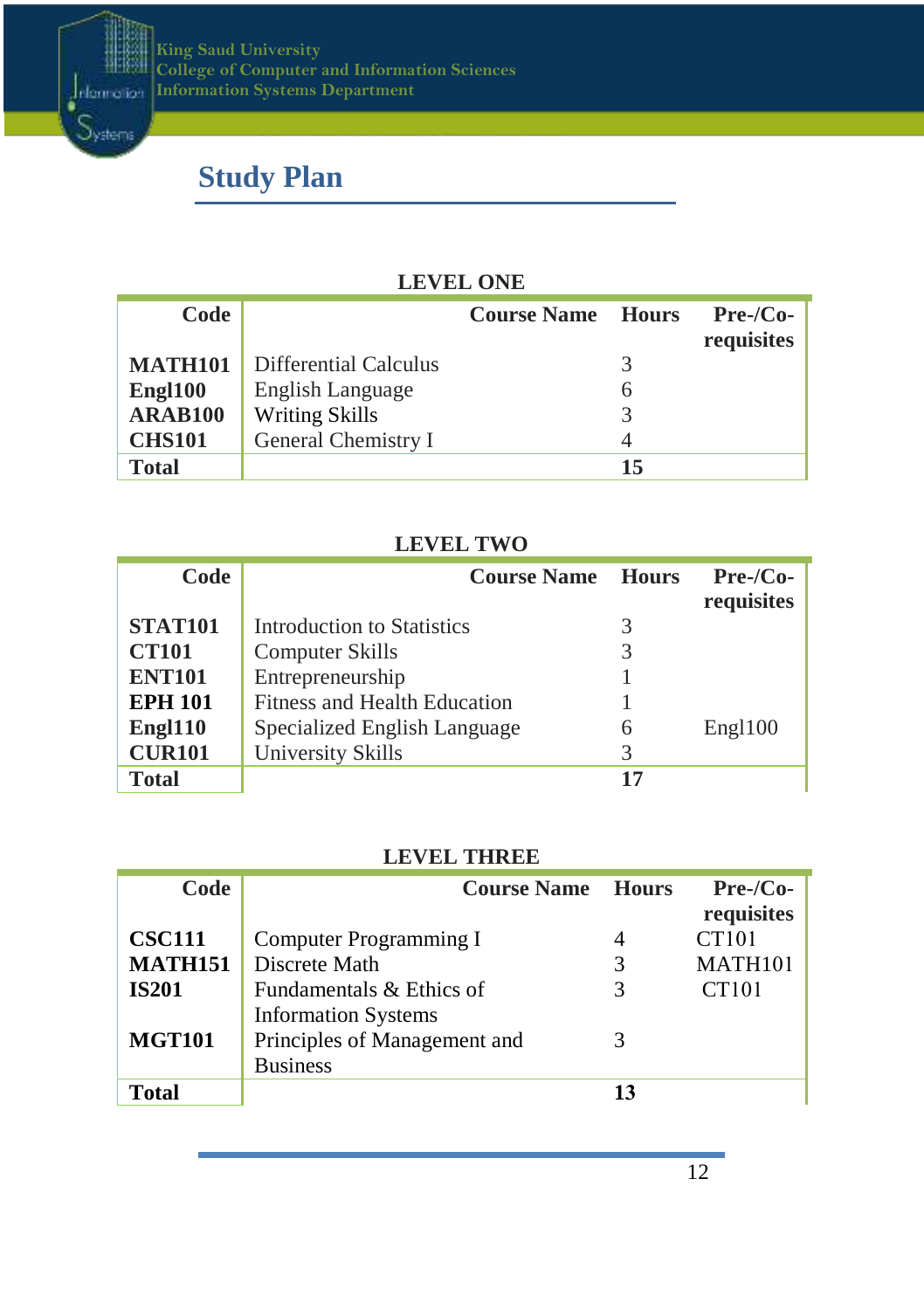

#### **LEVEL FOUR**

**ORMATION SYSTEMS DEPARTMENT**

**LLEGE OF COMPUTER AND INFORMATION SCIENCES** 

| Code                          | <b>Course Name</b>                                                                  | <b>Hours</b> | $Pre-Co-$<br>requisites       |
|-------------------------------|-------------------------------------------------------------------------------------|--------------|-------------------------------|
| <b>CSC113</b><br><b>IS240</b> | Computer Programming II<br>Information Systems Analysis &                           | 4<br>3       | CSC111<br><b>IS201</b>        |
| ACCT201<br><b>IS230</b>       | Design I<br><b>Accounting Principles</b><br><b>Introduction to Database Systems</b> | 3<br>3       | MATH <sub>151</sub><br>CSC111 |
| <b>MATH244</b>                | Linear Algebra                                                                      | 3            |                               |
| Total                         |                                                                                     | 16           |                               |

#### **LEVEL FIVE**

| Code          | <b>Course Name</b>                    | <b>Hours</b> | $Pre-Co-$                              |
|---------------|---------------------------------------|--------------|----------------------------------------|
| <b>CSC212</b> | Data Structures                       | 3            | requisites<br>CSC113                   |
| <b>IS324</b>  | <b>Modern Application Development</b> | 3            | IS <sub>230</sub><br>IS <sub>240</sub> |
| <b>IS 340</b> | Information Systems Analysis &        |              | IS 240                                 |
|               | Design II                             |              |                                        |
| <b>IS351</b>  | <b>Information Systems Project</b>    | 3            | IS <sub>240</sub>                      |
|               | Management                            |              |                                        |
| IS362         | Mathematical Modeling for IS          | 3            | <b>MATH106</b>                         |
|               |                                       |              | STAT324                                |
| <b>MGT121</b> | Organizational Behavior               | 3            | <b>MGT101</b>                          |
| Total         |                                       | 18           |                                        |

#### **LEVEL SIX**

| Code                                           | <b>Course Name</b>                                                                   | <b>Hours</b>            | $Pre-Co-$<br>requisites                        |
|------------------------------------------------|--------------------------------------------------------------------------------------|-------------------------|------------------------------------------------|
| <b>CSC227</b><br><b>FIN200</b><br><b>IS370</b> | <b>Operating Systems</b><br>Principles of Finance<br>Data Communication and Computer | 3<br>3<br>$\mathcal{R}$ | CSC212<br>ACCT <sub>201</sub><br><b>CSC113</b> |
|                                                | <b>Network</b>                                                                       |                         |                                                |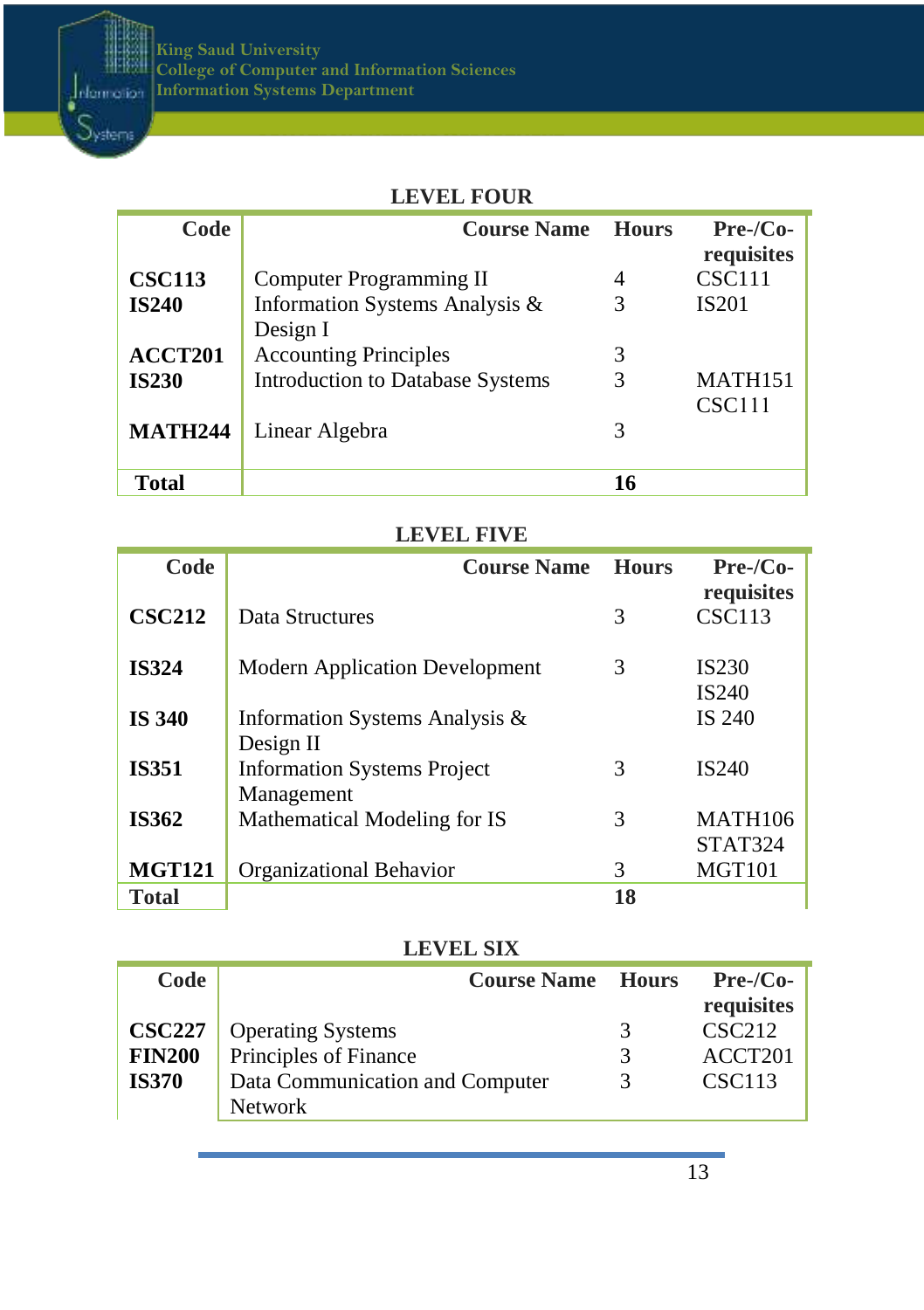mputer and information<br>-**G SAUD UNIVERSITY LLEGE OF COMPUTER AND INFORMATION SCIENCES ORMATION SYSTEMS King Saud University College of Computer and Information Sciences Information Systems Department** 

 $\frac{1}{2}$ nlamation  $S_{\text{vsteraj}}$ **DEPARTMENT**

| <b>IS385</b> | <b>Enterprise Resource Planning</b> |    | IS <sub>230</sub> |
|--------------|-------------------------------------|----|-------------------|
| <b>IS335</b> | Database Management Systems         |    | IS <sub>230</sub> |
| <b>IS494</b> | <b>Practical Training</b>           |    | <b>IS230</b>      |
|              |                                     |    | IS351             |
| Total        |                                     | 16 |                   |

**ORMATION SYSTEMS DEPARTMENT**

**LLEGE OF COMPUTER AND INFORMATION SCIENCES** 

| Code           | <b>Course Name</b>          | <b>Hours</b>   | $Pre-Co-$<br>requisites           |  |  |  |  |
|----------------|-----------------------------|----------------|-----------------------------------|--|--|--|--|
| <b>IS493</b>   | <b>Information Security</b> | 3              | <b>IS370</b><br><b>CSC277</b>     |  |  |  |  |
| <b>IS482</b>   | Electronic Business         | 3              | IS <sub>230</sub><br><b>IS370</b> |  |  |  |  |
| <b>IS 424</b>  | Web Application Development | 3              | IS324                             |  |  |  |  |
| <b>IS498</b>   | Capstone Project I          | 3              | IS340<br>IS324                    |  |  |  |  |
| <b>MGT 330</b> | <b>Managerial Skills</b>    | 3              | <b>MGT101</b>                     |  |  |  |  |
| <b>IC107</b>   | <b>Professional Ethics</b>  | $\overline{c}$ |                                   |  |  |  |  |
| <b>Total</b>   |                             | 17             |                                   |  |  |  |  |

#### **LEVEL SEVEN**

#### **LEVEL EIGHT**

| Code         |                       | <b>Course Name</b> | <b>Hours</b> | $Pre-Co-$<br>requisites |  |  |
|--------------|-----------------------|--------------------|--------------|-------------------------|--|--|
| <b>IS499</b> | Capstone Project II   |                    | 3            | IS498                   |  |  |
| <b>IC108</b> | <b>Current Issues</b> |                    | 2            |                         |  |  |
| <b>IS495</b> | Seminar               |                    |              | IS340                   |  |  |
|              |                       |                    |              | IS385                   |  |  |
| <b>ISxxx</b> | Elective I            |                    | 3            |                         |  |  |
| <b>ISxxx</b> | Elective II           |                    | 3            |                         |  |  |
| <b>ISxxx</b> | Elective III          |                    | 3            |                         |  |  |
| <b>ISxxx</b> | Elective IV           |                    | 3            |                         |  |  |
| <b>Total</b> |                       |                    | 18           |                         |  |  |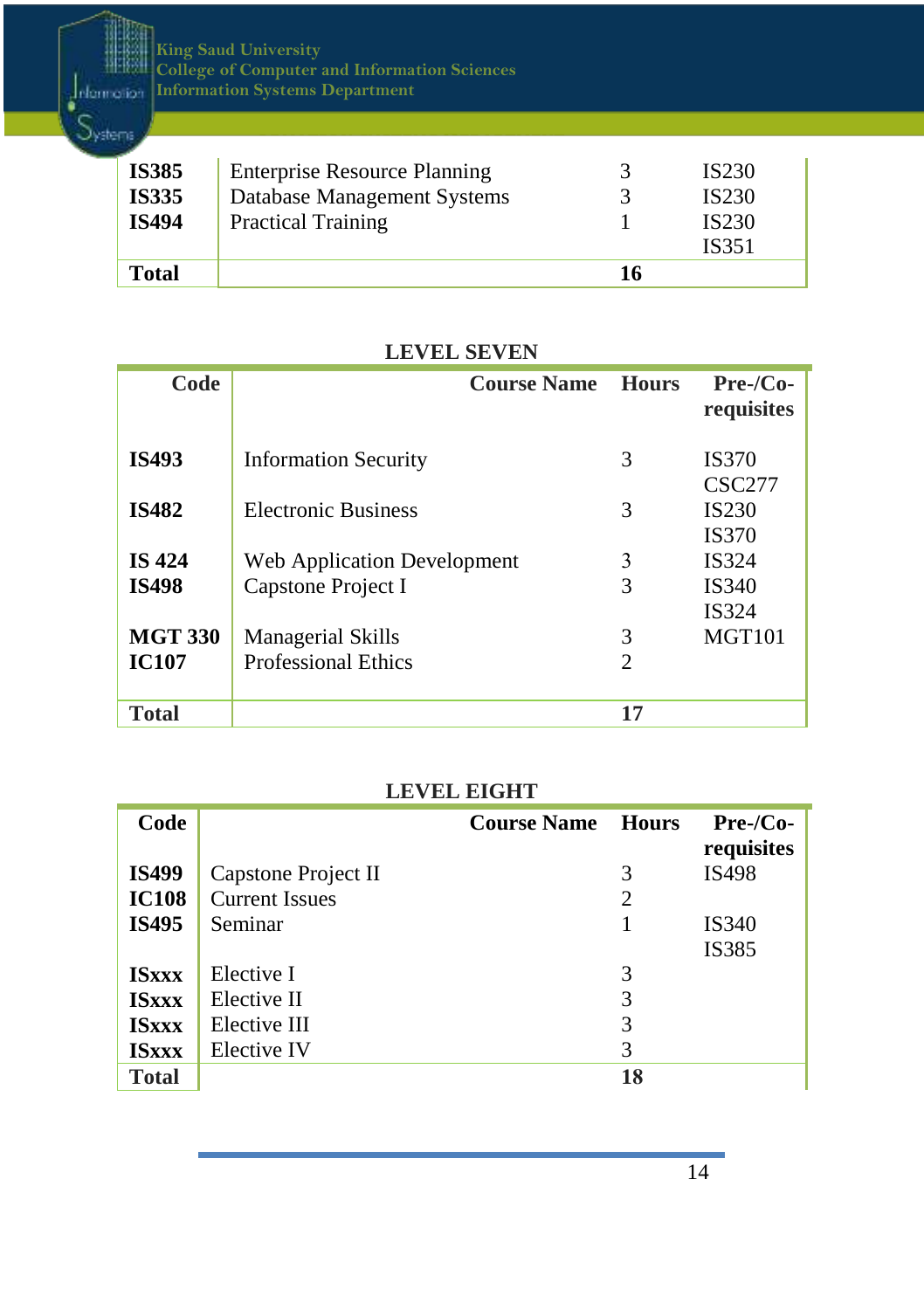**College of Computer and Information Sciences**  $\mathbf{King}\ \mathbf{Saud}\ \mathbf{University}$  ${\bf Information Systems Department}$ 



## <span id="page-14-0"></span>**Courses Description**

**DEPARTMENT**

### *IS201 3(3+0+1) Fundamentals & Ethics of Information Systems Pre-requisite: CT*<sup>101</sup>

**ORMATION SYSTEMS DEPARTMENT**

**LLEGE OF COMPUTER AND INFORMATION SCIENCES** 

This course introduces students to the fundamentals of information systems and to ethical issues related to information systems as a discipline and profession. Topics covered include: definition of information systems, hardware and software, the binary system, telecommunications and networks, concepts of information, database approach to data management, systems development, specialized information systems, moral, legal and social issues in the cyberspace, professional conduct, personal, local and global impacts of computers, and IS professionals' need for continuous professional development.

#### *IS230*

#### *Introduction to Database Systems 3(3+0+1) Pre-requisite: CSC111, MATH151*

In this course, students should study the following topics: characteristics and advantages of the database management systems (DBMS), database concepts and architecture; data models, database schemes and instances, DBMS and the concept of program-data independence, database languages and interfaces, database models, relational data model and relational algebra, relational model constraints; domains, keys, and integrity constraints, the structured query language (SQL); data definition, queries, update, statements, and views in SQL, database design; functional dependencies, normal forms.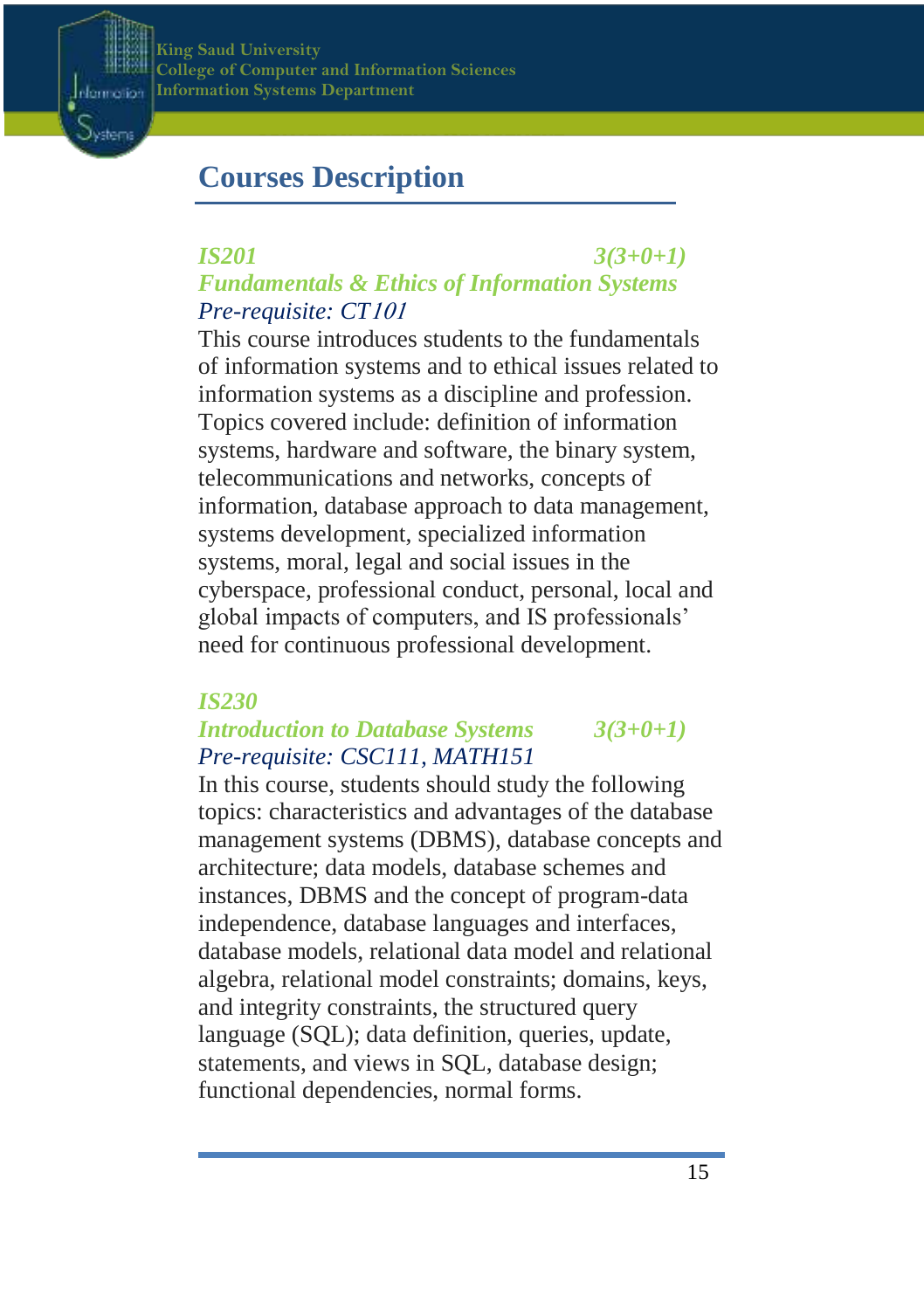**College of Computer and Information Sciences**  $\mathbf{King}\ \mathbf{Saud}\ \mathbf{University}$  ${\bf Information Systems Department}$ 

#### *IS240*

Information Dysten

**DEPARTMENT**

## *Information Systems Analysis & Design I 3(3+0+1)*

**ORMATION SYSTEMS DEPARTMENT**

**LLEGE OF COMPUTER AND INFORMATION SCIENCES** 

### *Pre-requisite: IS201*

This course provides the basic concepts and techniques of information systems analysis and design. It provides coverage of the basic Unified Modelling Language (UML) notation used for structural and behavioral modeling and it provides the practical application of UML through using CASE tools. It develops an understanding of the role and importance of the systems analyst in a rapidly changing world. New approaches to systems analysis and design will be described, including objectoriented analysis and design. Topics in this course include: overview of the system development lifecycle, information systems development methodologies with an emphasis on agile approach, identifying and describing problems, requirements discovery process, stakeholder identification, importance of user involvement, basic analysis models and basic design models. The course involves a project component in order to allow students to apply concepts presented in the course.

#### *IS324*

#### *Modern Application Development 3(2+2+0) Pre-requisite: IS230, CSC113*

In this course, modern programming trends and techniques are given, and their usage in developing real applications for society organizations. Students start by understanding a problem, analyzing it, sketching and implementing a solution as three-tier by using an object-oriented approach. Hence, all these skills must be emphasized in this course. This course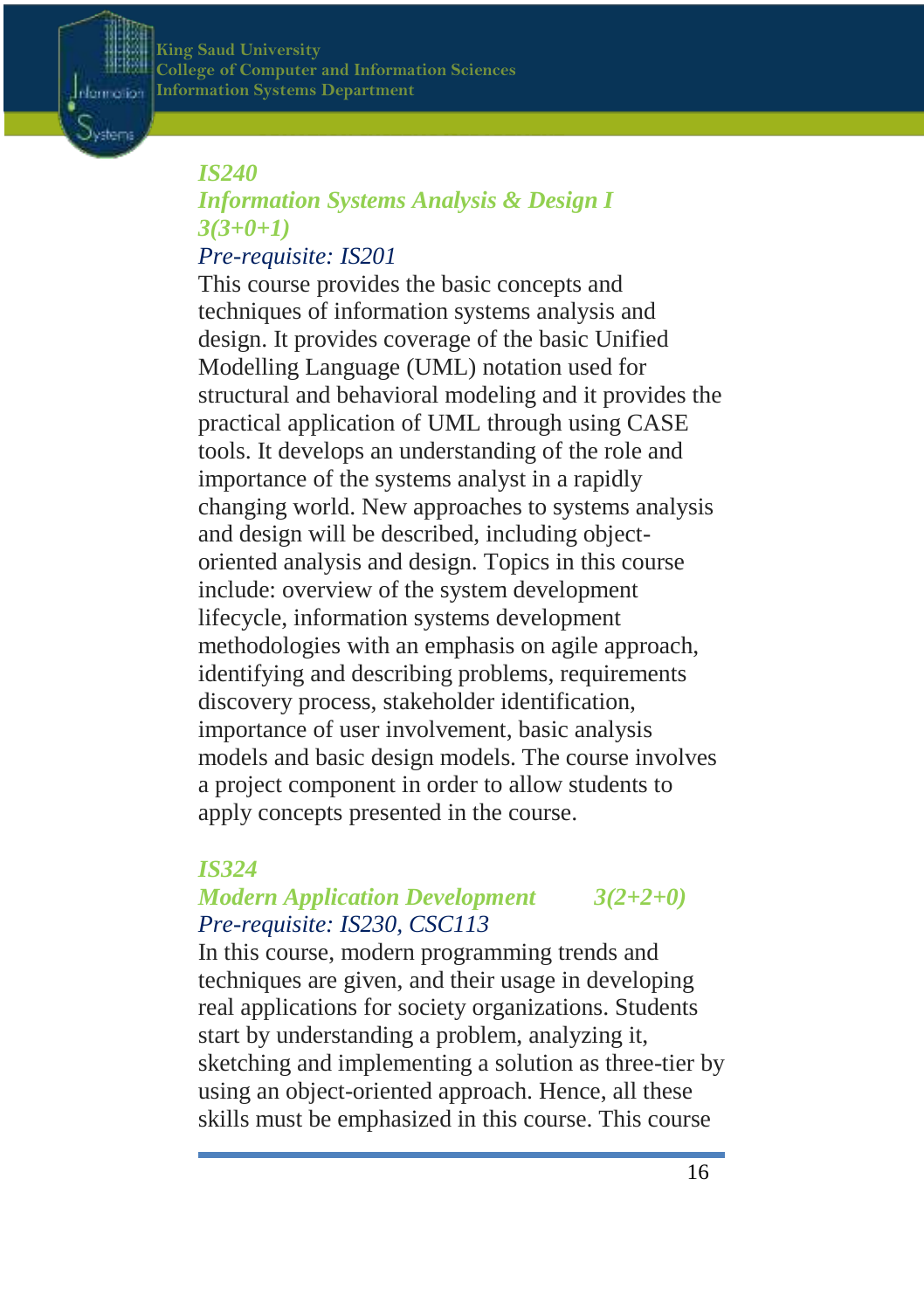Information Dysten

> is intended to widen the vision of students and gives them a flavor of the real-world problems that can be tackled using programming languages, as opposed to higher level tools such as CASE tools or DB packages. Projects must be selected carefully to provide the student with skills in modern applications. Students learn a new programming language that will be used as an implementation tool. Students must be able to finish one project during the period of this course. Modern trends of software development, e.g., mobile applications development, component-based programming can be covered.

**LLEGE OF COMPUTER AND INFORMATION SCIENCES** 

**ORMATION SYSTEMS DEPARTMENT**

#### *IS335*

**DEPARTMENT**

#### *Database Management Systems 3(3+0+1) Pre-requisite: IS230*

This course covers the following topics: DBMS architecture and administration; centralized and client-server approaches, system catalog, and data dictionary, transaction management; concepts, characteristics, and processing, recovery techniques, concurrency control techniques: serializability, deadlock, locking schemes, time-stamp ordering, multi-version, and optimistic techniques, DB security, distributed databases, distributed DBMS, data fragmentation and replication, distributed transactions management, object-oriented databases, introducing to new emerging DB technologies and applications; Web DBs, multimedia DBs, data warehousing , data Mining, etc.

*IS340 Information Systems Analysis & Design II 3(3+0+1) Pre-requisite: IS240*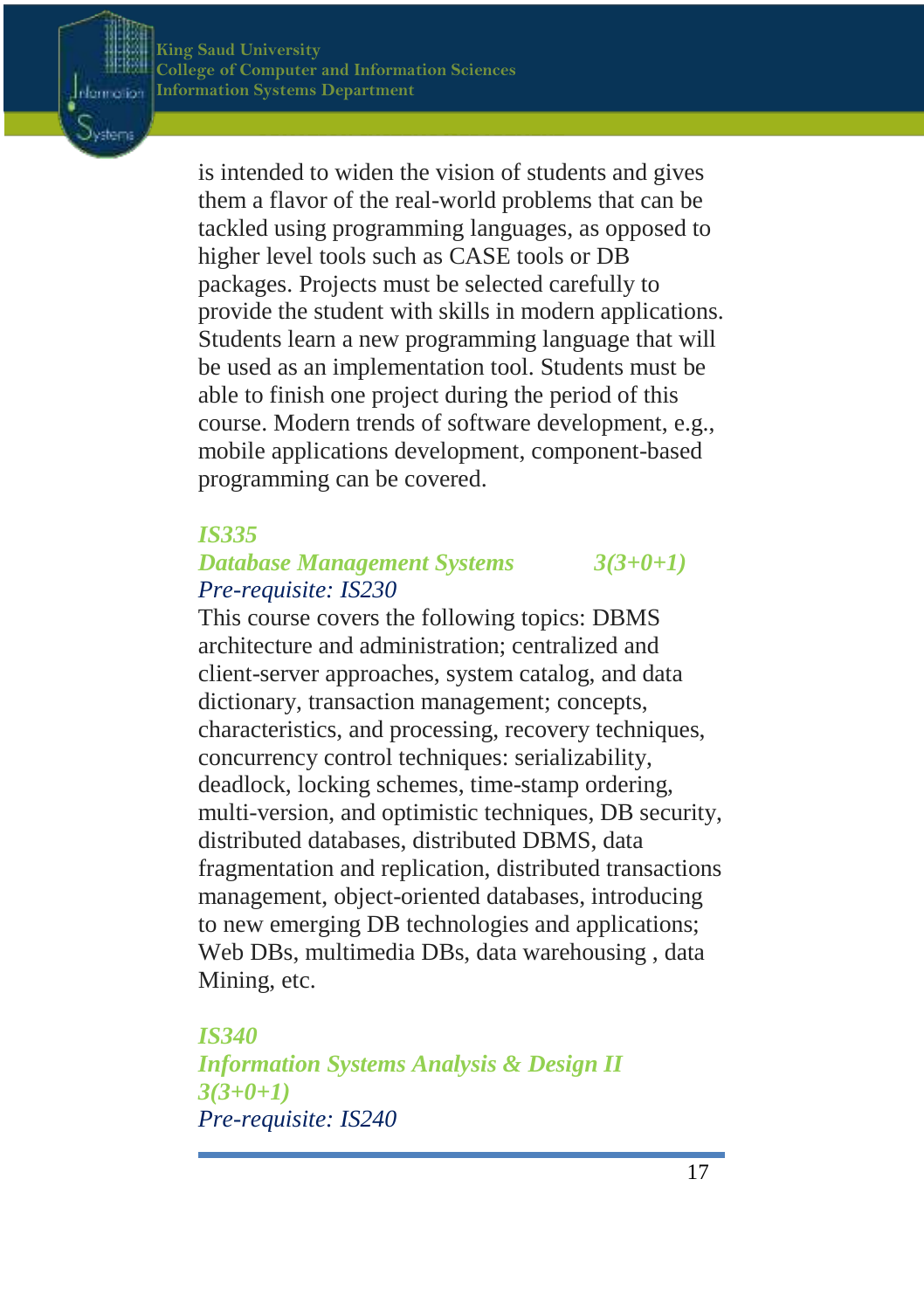Information Oysten

> This course extends existing knowledge and skills of the information systems analysis and design obtained from IS240 course. It provides additional concepts and techniques of information systems analysis and design. The course continues the coverage of the Unified Modelling Language (UML) notation used for structural and behavioral modeling and it provides the practical application of UML through using CASE tools. Topics in this course include: systems development team structure and dynamics, user interface design, architectural design and detail design, basic design patterns, system architecture including reference architecture and domain-specific architecture, concepts of reusability, portability and robustness in design. The course also explains design principles for input/output (I/O) with regard to human interaction and user acceptability, GUI builders and UI programming environments. The course involves a project component in order to allow students to apply concepts presented in this course.

**LLEGE OF COMPUTER AND INFORMATION SCIENCES** 

**ORMATION SYSTEMS DEPARTMENT**

#### *IS351*

### *Information Systems Project Management 3(3+0+1) Pre-requisite: IS240*

This course provides an introduction to management concepts, principles, techniques and terminology with particular reference to IS projects. It addresses issues such as project definition, scope management, planning, organization, resources, scheduling, control, quality, cost estimation, time estimation, risk management, and tools and software of project management. Covered project management tools include Work Breakdown Structure, Gantt charts, PERT, and the critical path method. Topics covered also include project management ethics, and effective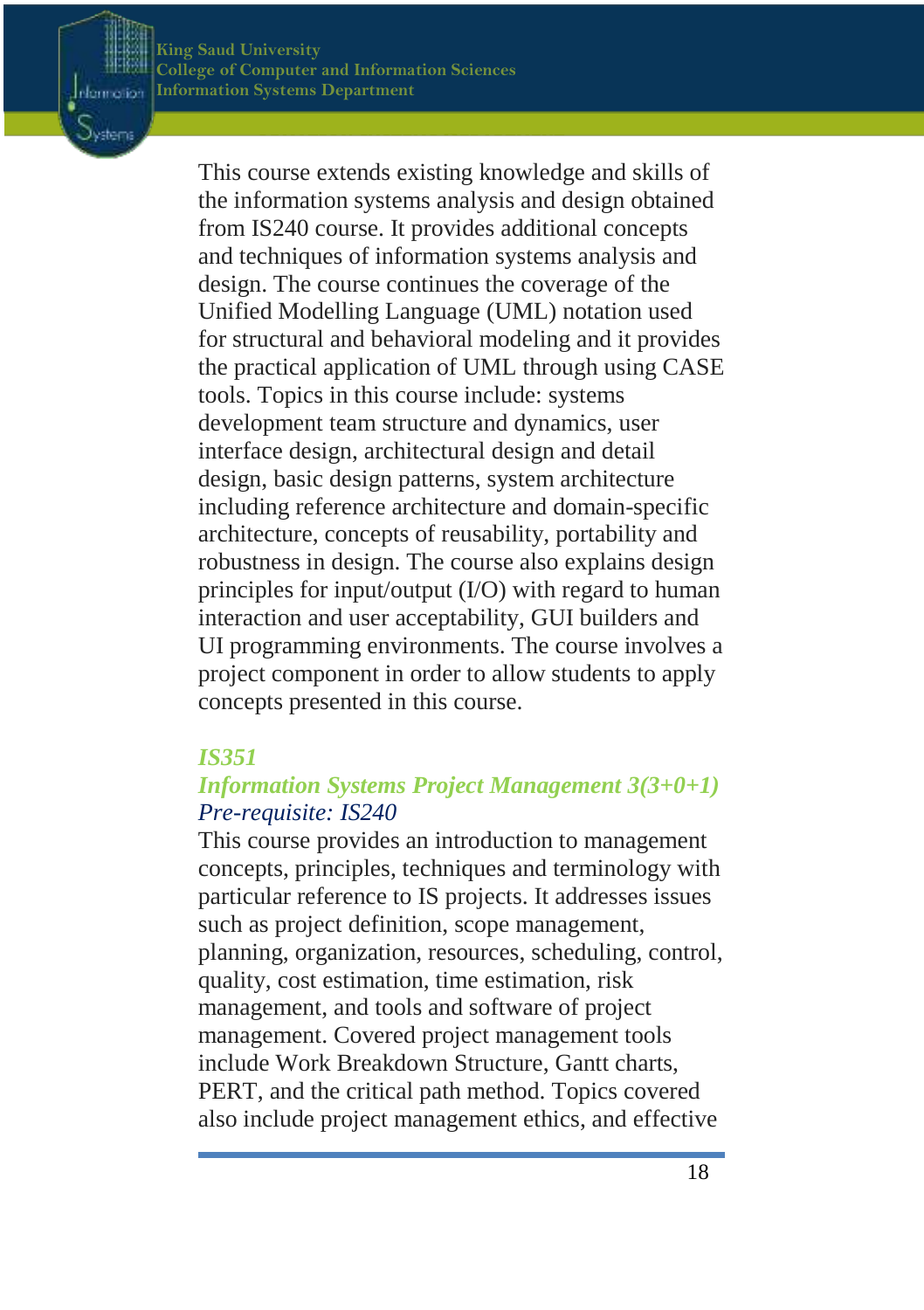

project manager skills such as people and leadership skills.

**ORMATION SYSTEMS DEPARTMENT**

**LLEGE OF COMPUTER AND INFORMATION SCIENCES** 

#### *IS362 Mathematical Modeling for IS 3(3+0+1) Pre-requisite: Math244*

This course offers an introduction to mathematical modeling methods and techniques. The goal is for the students to have a solid mathematical foundation in modeling that allows them to apply mathematical modeling techniques to real-world information system problems. This course covers the following topics: introduction to mathematical modeling for information system, linear programming and integer linear programming, applications of linear and integer programming models in information systems, network models, inventory models, and queuing models.

### *IS370 Data Communications and Computer Networks 3(3+0+1)*

### *Pre-requisite: IS201, CSC113*

This course covers the following topics: definition of computer networks and their, objectives and applications, computer network types; LANs, PANs, MANs and WANs, computer network architecture: layering, protocols and standard models, the ISO OSI and TCP/IP reference models, physical layer of computer network: the transmission media; signal types, signal characteristics and impairments, modulation techniques and modems, digital signal encoding schemes; NRZ, Manchester and AMI encoding, physical interface; USART, RS-232C/V.24, and USB, data transmission basics: synchronous and asynchronous transmission, synchronization levels;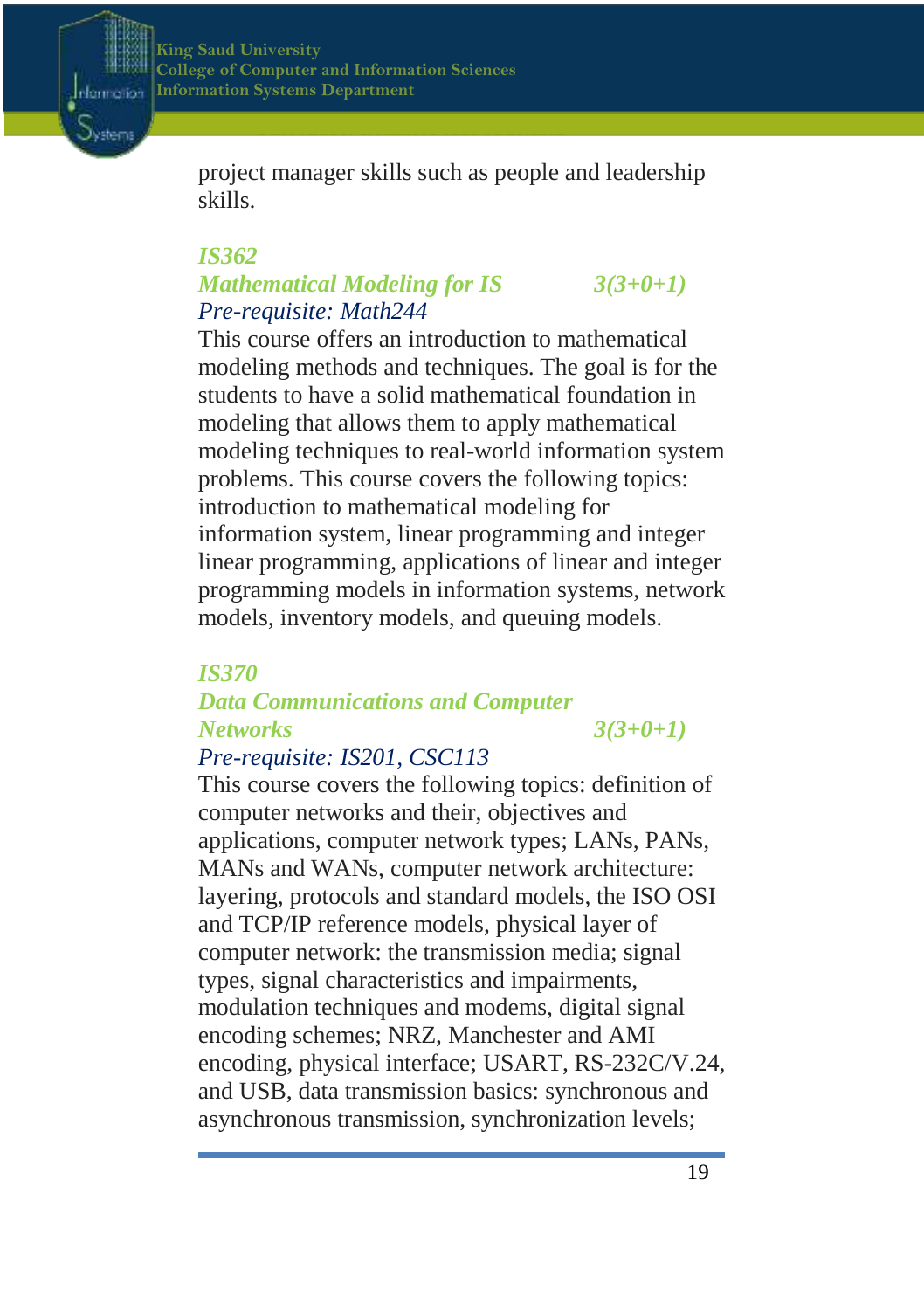Information Dyster

> bit, character and frame, transmission modes; full , half duplex, simplex , parallel and serial, data link layer: data link layer functions and standards, ARQ protocols; stop and wait, Go-back-N, and selective reject, DLC protocol standards; HDLC , Internet PPP and SLIP, local area networks: topology and media access methods, LAN protocols and the IEEE 802 standard, Ethernet and IBM token ring LANs, wireless LANs, WANs and data transport networks; GSM cellular, satellite, ATM & ISDN.

**LLEGE OF COMPUTER AND INFORMATION SCIENCES** 

**ORMATION SYSTEMS DEPARTMENT**

#### *IS385*

**DEPARTMENT**

#### *Enterprise Resource Planning Systems 3(2+2+0) Pre-requisite: IS230*

The objective of this course is to enable the students to have theoretic and practical knowledge on the Enterprise Resource Planning (ERP). The students will learn the business processes of a company and how they are integrated (sales and distribution, finance, human resources, supply chain management, e-business, and customer relationship management). Each business process is deeply explained in order to learn its modules, techniques and appropriate strategies. The students will have the chance to work on real ERP systems and get the chance to work through the main business scenarios. During this course students will work in groups in order to fulfill a project which will be related to the configuration of a business scenario based on typical company needs.

#### *IS424*

### *Web Application Development 3(2+2+1) Pre-requisite: IS324*

This course explores advanced and modern concepts and technologies used in the development of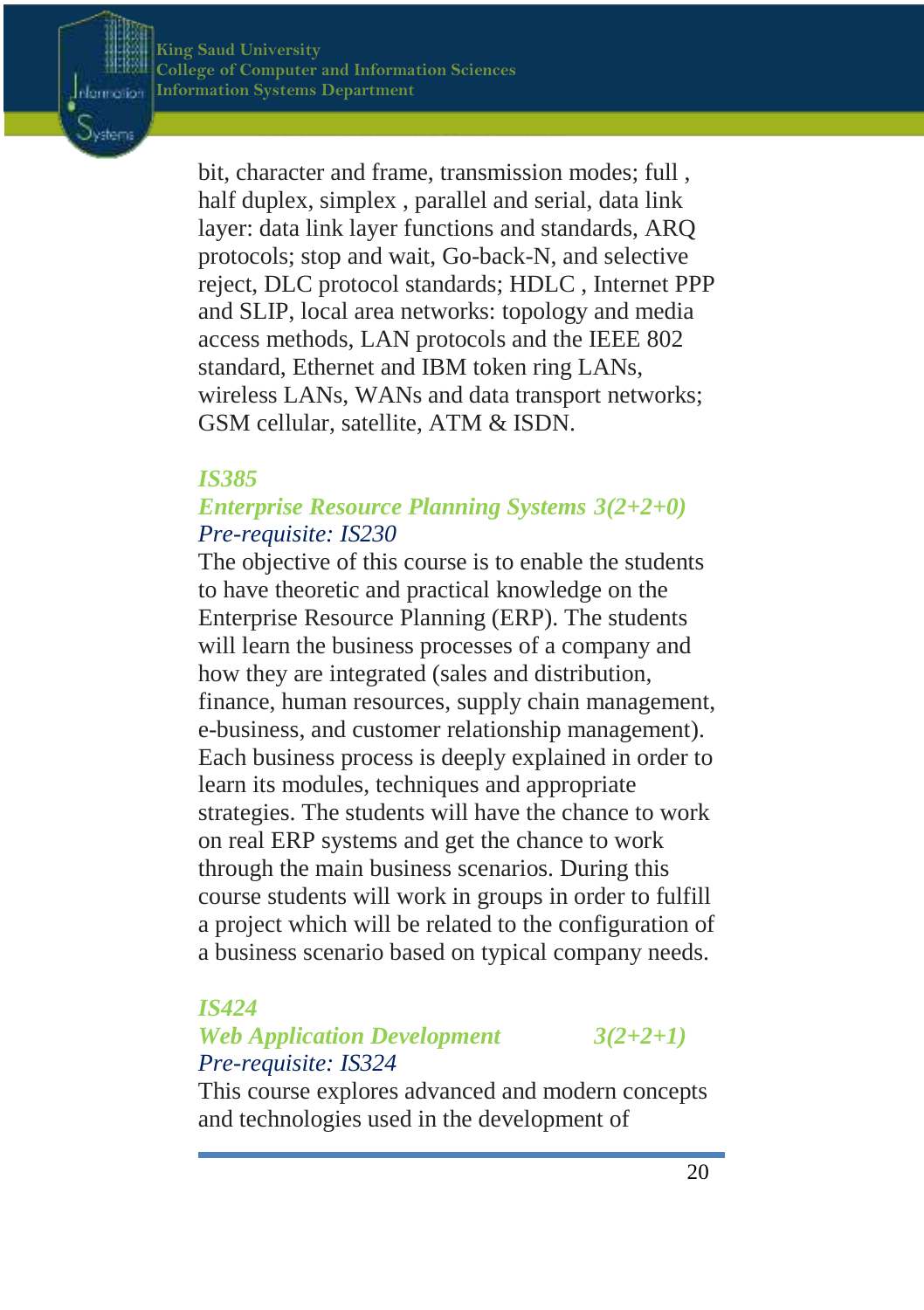Information Dysten

> electronic business applications. Topics include component development and reuse, distributed object technologies, multi-tier applications, client-side versus server-side technologies, service-oriented architectures, enterprise application integration, data transformation, role of open-source technologies, and finally e-business application installation and deployment issues.

**LLEGE OF COMPUTER AND INFORMATION SCIENCES** 

**ORMATION SYSTEMS DEPARTMENT**

#### *IS432*

**DEPARTMENT**

#### *Semi-structured Data 3(3+0+1) Pre-requisite: IS230,CSC212*

This course offers a general overview on semistructured data and XML. It covers the following topics: HTML and XML fundamentals, Graph models for semi-structured data, Typing XML (DTD or schema), XPath and XQuery languages, Data transformation by XSLT, XML-Relational Mapping.

#### *IS436 DBMS Lab 3(2+2+1) Pre-requisite: IS335*

This course covers the following topics: Selection of DBMS, Architecture of the chosen DBMS, Installation issues, DB creation, Indexing, Integrity Constraints triggers and assertions, DB Backups, Security management, Recovery issues, Performance management and tuning. Other features of the DBMS: Integration with web technologies, DB connectivity tools, Data distribution, fragmentation, and replication issues, Management issues of the DBA activity.

*IS438*

*Introduction to Data Warehouses 3(3+0+1) Pre-requisite: IS335*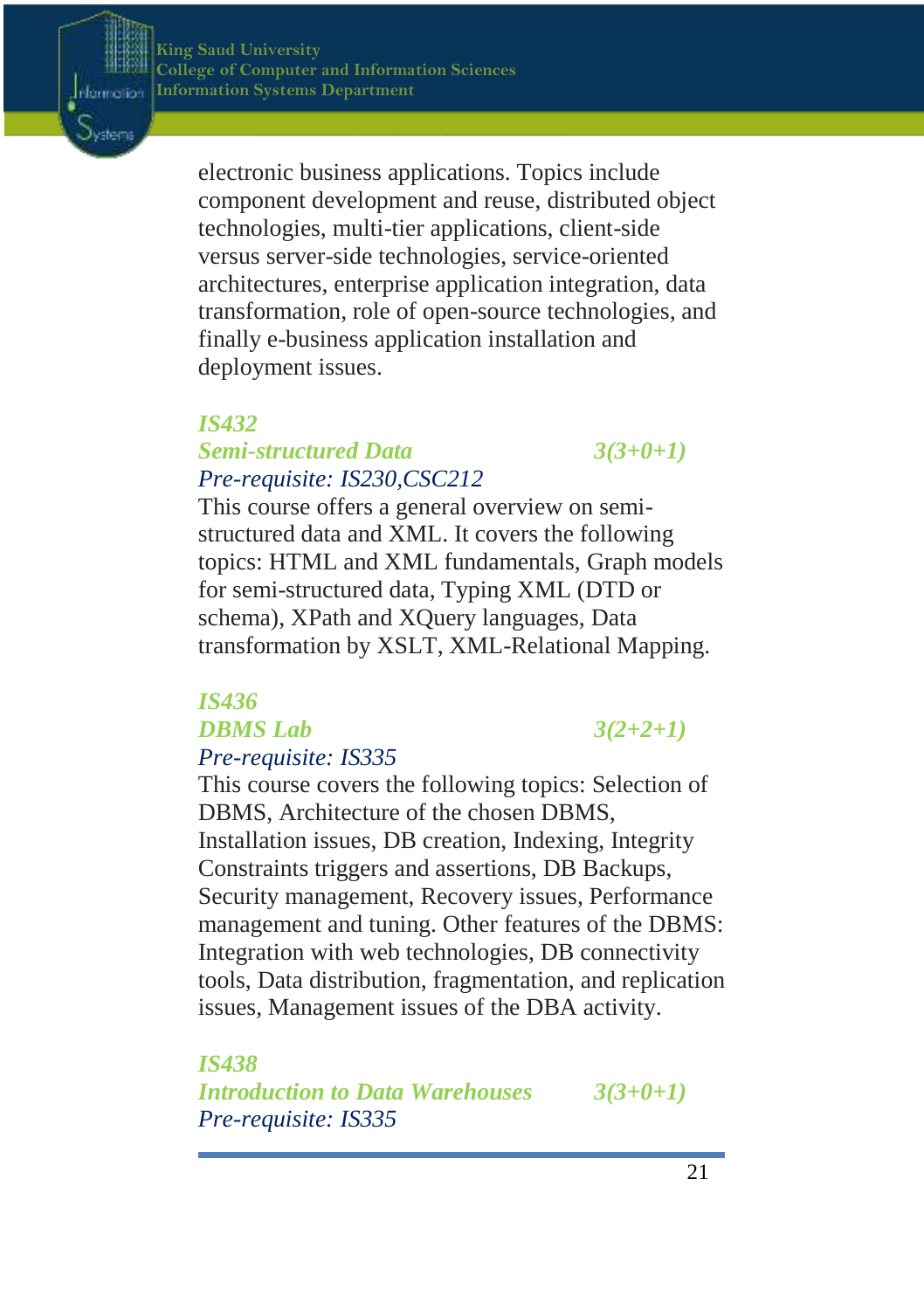Information Dysten

> This course introduces the concepts and practices of data warehousing. It covers the fundamentals of developing and using a data warehouse, developing requirements, designing models, creating a dimensional model, generating population and maintenance plans for a warehouse. Also the course includes, manipulating the data in the warehouse for update, maintenance and data extraction. If possible, various industry partners will demonstrate some of the other major warehouse products used.

**LLEGE OF COMPUTER AND INFORMATION SCIENCES** 

**ORMATION SYSTEMS DEPARTMENT**

#### *IS442*

**DEPARTMENT**

### *Information Systems Engineering 3(3+0+1) Pre-requisite: IS340*

This course covers the following topics: the advanced steps in software developing such as types of software testing and user acceptance testing, different strategies used in software installation, processes of maintaining information systems; types of maintenance, measuring and controlling of maintenance effectiveness, software quality assurance, quality concepts, the ISO 9000 & ISO 9126 quality factors, technical metrics for software, testing metrics, technical metrics for software sizing, object-oriented systems metrics, software development methodologies, requirement engineering and configuration management.

#### *IS451*

### *Introduction to Enterprise Architecture 3(3+0+0) Pre-requisite: IS351,IS385*

This course explores the design, selection, implementation and management of enterprise IT solutions. The focus is on applications and infrastructure and their fit with the business. Students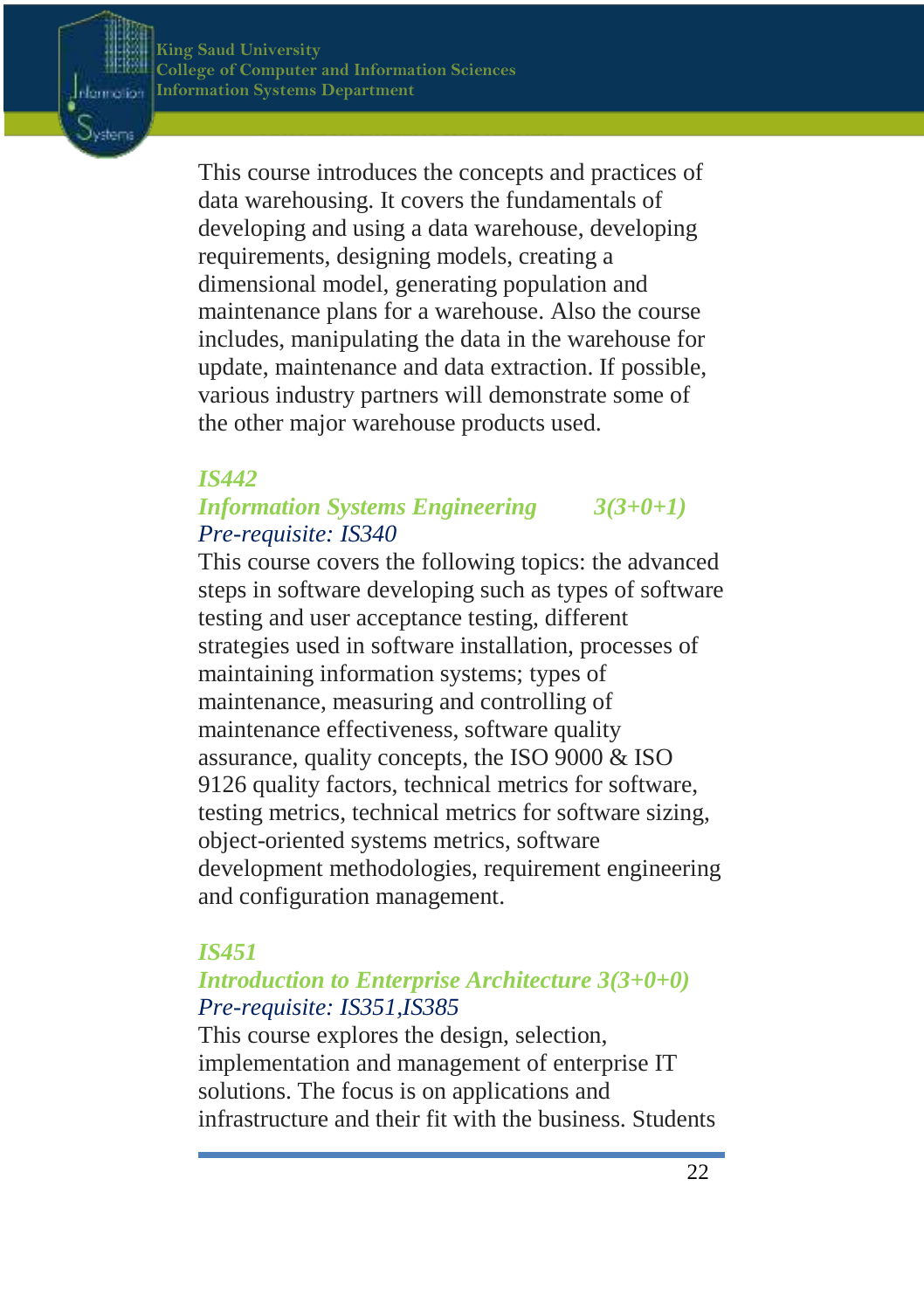

learn frameworks and strategies for infrastructure management, system administration, data/information architecture, content management, distributed computing, middleware, legacy system integration, system consolidation, software selection, total cost of ownership calculation, IT investment analysis, and emerging technologies. Attention is paid to managing risk and security within audit and compliance standards.

**LLEGE OF COMPUTER AND INFORMATION SCIENCES** 

**ORMATION SYSTEMS DEPARTMENT**

#### *IS462*

**DEPARTMENT**

## *Information Systems Modeling and Simulation 3(3+0+1)*

### *Pre-requisite: IS362*

This course covers foundations of model-based information systems management. It introduces basic concepts and techniques of simulation modeling as a decision-support tool and a problem-solving approach. Emphasis will be on discrete-event simulation model development methodologies and implementation techniques.

#### *IS463*

### *Introduction to Data Mining 3(3+0+1) Pre-requisite: IS230, IS362*

This course offers an introduction to data mining concepts and techniques. The goal is for the students to have a solid foundation in data mining that allows them to apply data mining techniques to real-world problems and to conduct research and development in new data mining methods. Topics include data mining algorithms and methods including association analysis, classification, cluster analysis, as well as emerging applications and trends in data mining.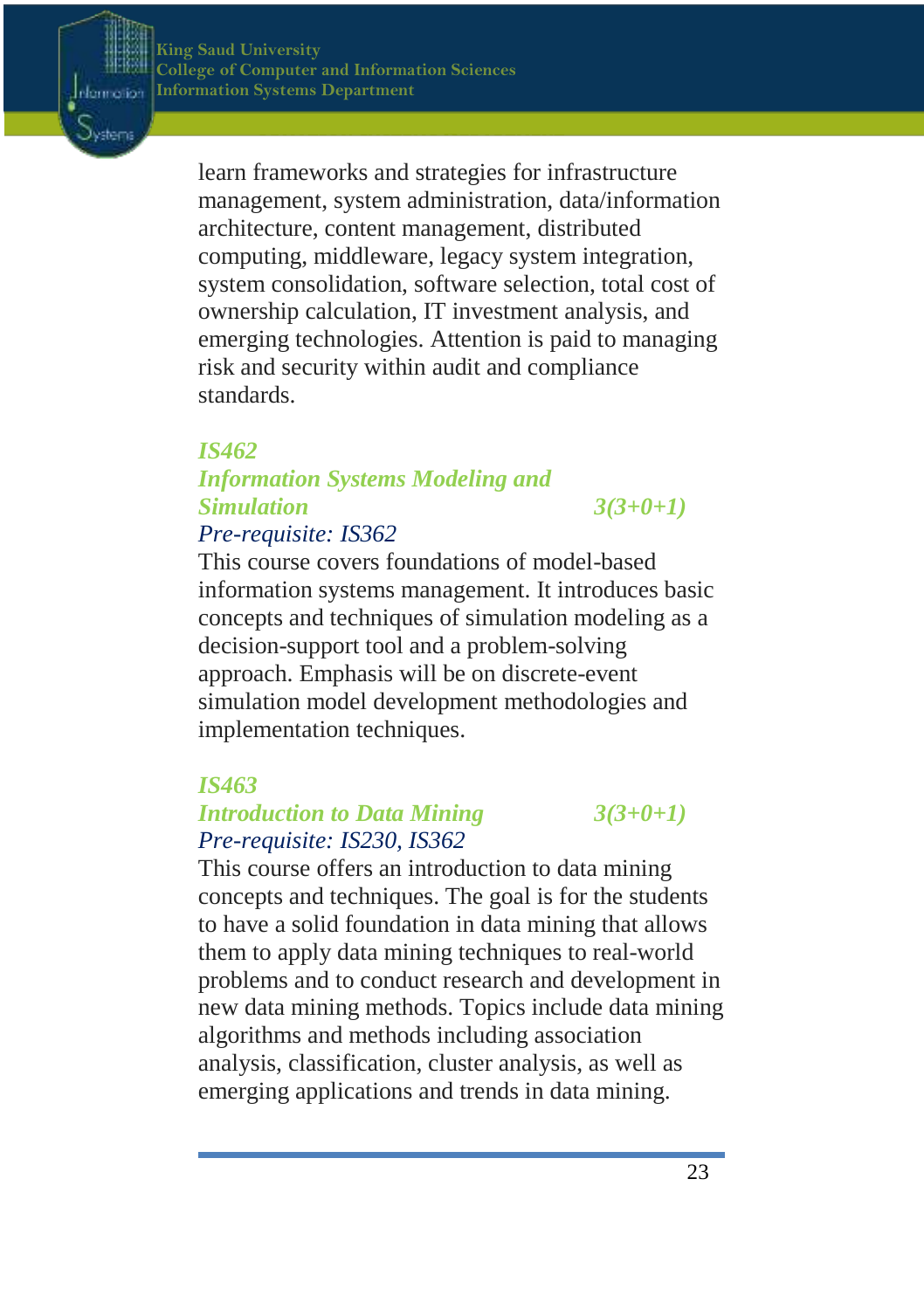**College of Computer and Information Sciences**  $\mathbf{King}\ \mathbf{Saud}\ \mathbf{University}$  ${\bf Information Systems Department}$ 

**DEPARTMENT**

Information Dysten

#### *IS466 Decisions Support Systems 3(3+0+1) Pre-requisite: IS230, IS362*

This course covers the following topics: the decision making process, decision making and support systems (DSS), modeling and support, categorization of problem-solving techniques, data management and concepts of the data warehousing, modeling; forecasting models, simulation models and association analysis models, decision support system construction methods, decision tree induction, knowledge-based systems and expert systems, expert system architecture, representation of knowledge, forward and backward chaining, inferences making process, applications of expert systems in decision making.

**LLEGE OF COMPUTER AND INFORMATION SCIENCES** 

**ORMATION SYSTEMS DEPARTMENT**

#### *IS466*

#### *Data Science Fundamentals 3(3+0+1) Pre-requisite: IS230, CSC212*

This course is an introduction to data science as a field dealing with big data in modern business and research environments that requires making decisions and deriving meaningful insight from large-scale, heterogeneous data. The course covers general principles of analysis, investigation and reporting, and provides an overview of several key concepts, skills, and technologies used by practicing data scientists. Students will be introduced to basic algorithms and software tools dealing with data.

*IS472 E-health 3(3+0+1) Pre-requisite: IS240, IS335* This is interdisciplinary course where it brings the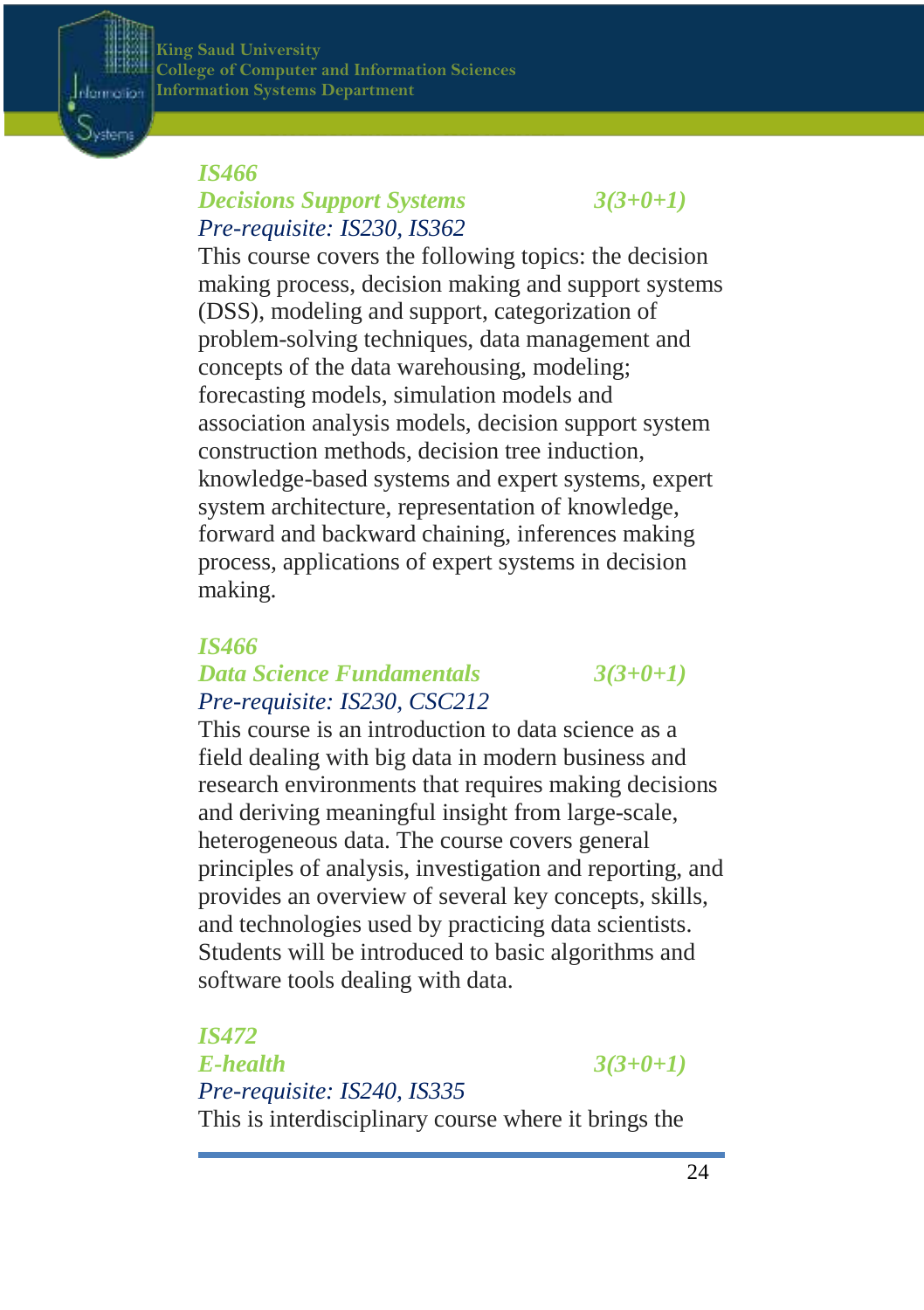Information Dysten

> information technology along with the health care systems. It serves as an introductory course about how IT, communications and technologies can contribute effectively to manage and link health care information systems. The course will provide students with knowledge and skills towards the use and application of IT to all aspects of health care discipline. This course will cover E-health record, epublic health information systems, E-networking, Emedicine, E-home care, E-diagnosis support systems and E-health Intelligence. The course also introduces E-Health care technology management, E-health security and Mobile health.

**LLEGE OF COMPUTER AND INFORMATION SCIENCES** 

**ORMATION SYSTEMS DEPARTMENT**

#### *IS479*

**DEPARTMENT**

### *Practical Training 1(0+0+1) Pre-requisite: IS230,IS351*

Training is an important aspect of the educational process in the College of Computer and Information Sciences. Student is required join an IT center in a government or private sector as a full time for at least 8 weeks in the last summer prior to his graduation. The aim of the student training is to acquire the experience in applying what he learned in real life and in team working. The student training is evaluated through both his training advisor at the IT center and the training committee through the report he provides about his training.

#### *IS481*

### *Business Process Management 3(3+0+1) Pre-requisite: IS351, MGT121*

This course discusses management issues and problems related to the development of database, decision support, and large-scale software systems in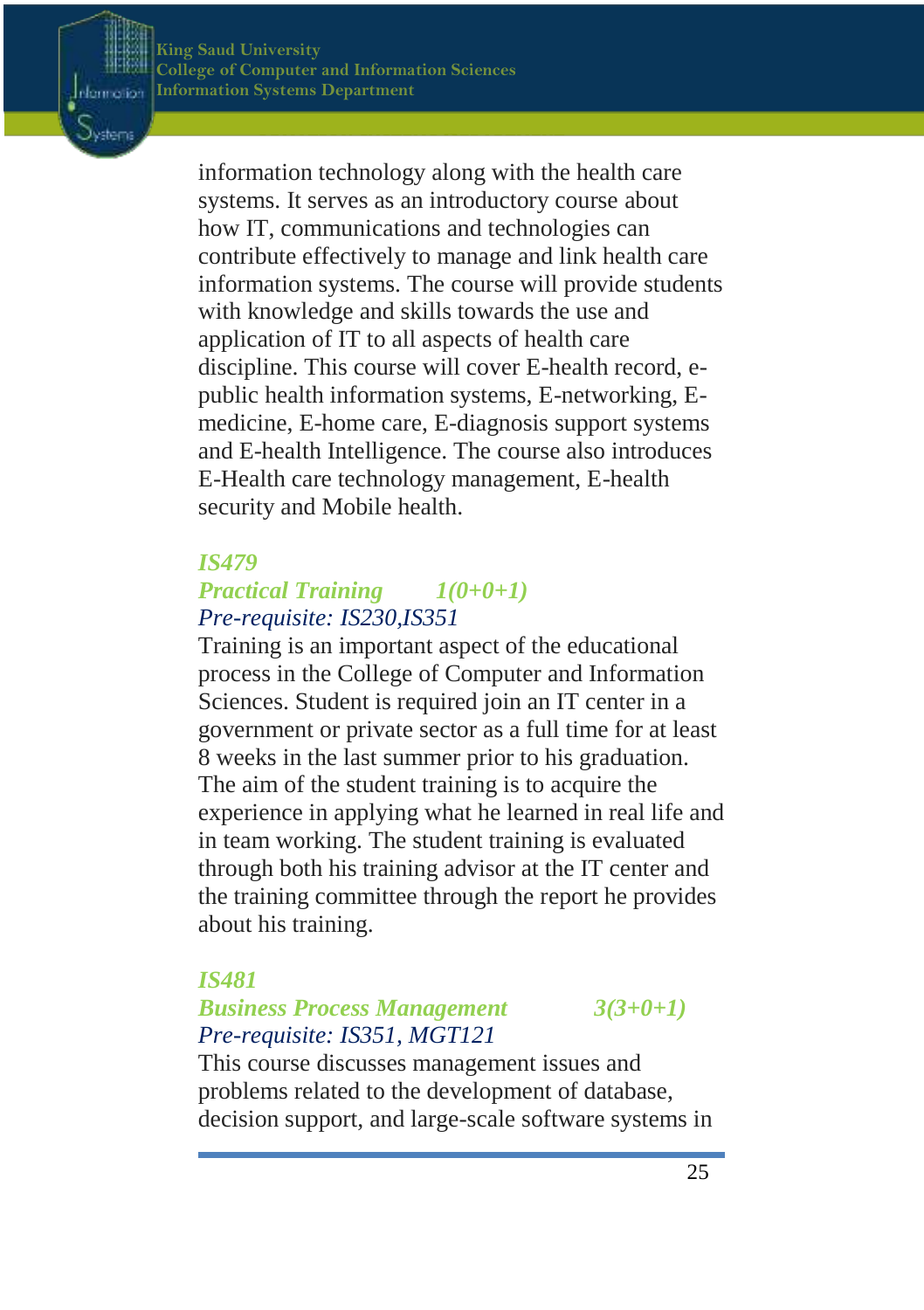

business. This course is intended to provide students with a foundation of critical issues in the design and implementation of business process-driven change. The course focuses on managing information technology and information systems in the business environment by examining managing business process redesign and software development, managing projects and changes, managing enterprises, information Systems, and IT Leadership. The course covers also the documentation, analysis, modeling and improvement methodologies, techniques and tools of business process. The course makes a special focus on workflow management systems, building networked-organization, and the development of process-driven, knowledge-based organization.

**LLEGE OF COMPUTER AND INFORMATION SCIENCES** 

**ORMATION SYSTEMS DEPARTMENT**

#### *IS482 Electronic Business 3(3+0+1) Pre-requesite:IS230, IS370*

Overview of e-commerce types: B2B, B2C, and, C2C ; E-marketplaces: structure, mechanisms, economics, and impacts; Retailing in electronic commerce: products and services, consumer behavior, online market research, and customer relationship management; Online advertising, e-procurement, exchanges and portals; E-supply chains, collaborative commerce; Mobile commerce and pervasive computing; Auctions; E-commerce security; Electronic payment systems, order fulfillment, content management, and other support services; Ebusiness strategy, launching a successful online business; Legal, ethical, and social impacts of ebusiness, building e-commerce applications and infrastructure; E-government, e-learning, and other e-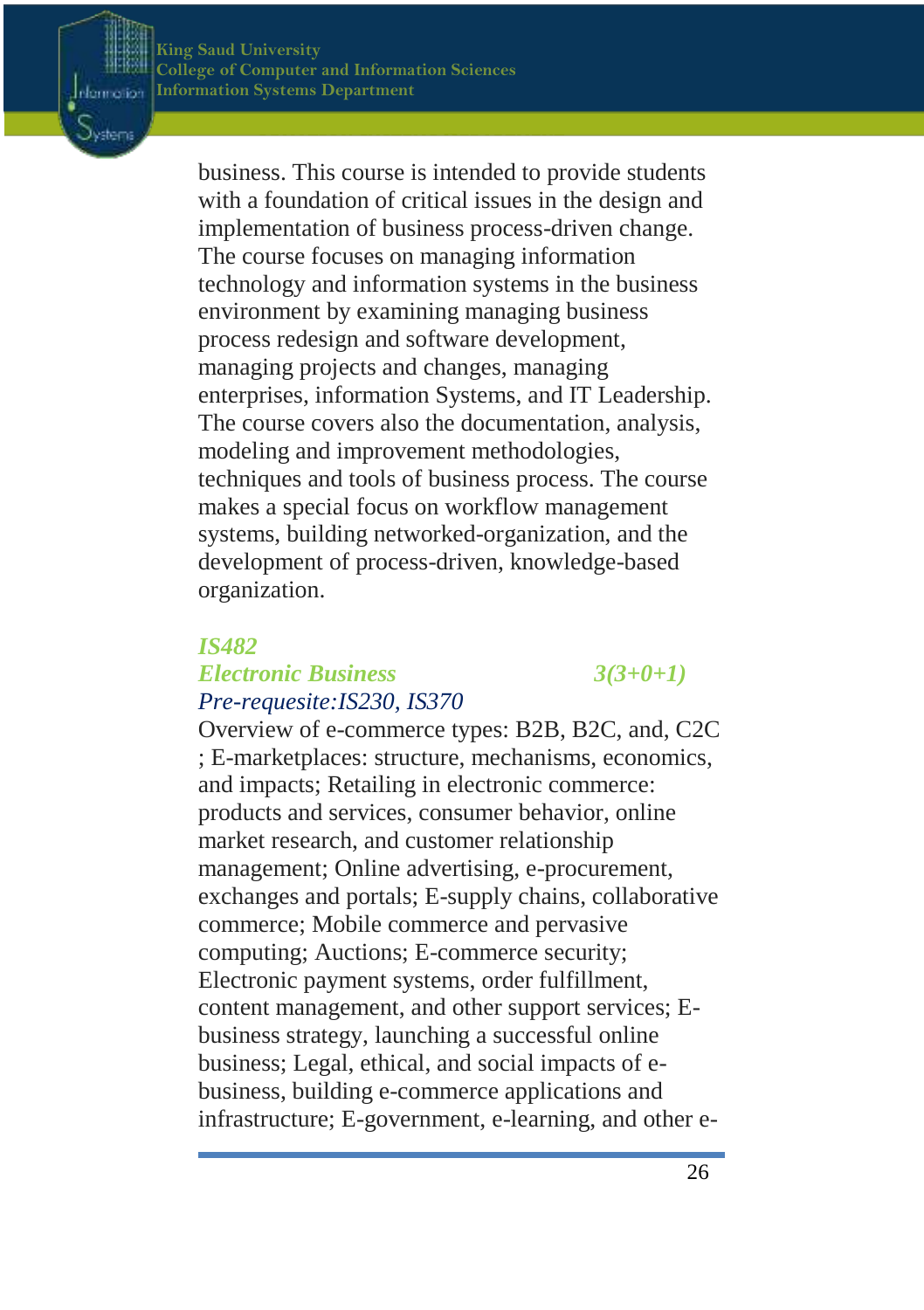

**College of Computer and Information Sciences**  $\mathbf{King}\ \mathbf{Saud}\ \mathbf{University}$  ${\bf Information Systems Department}$ 

business applications.

**DEPARTMENT**

## *IS485 Enterprise Resource Planning Systems Lab 3(2+2+0)*

**ORMATION SYSTEMS DEPARTMENT**

*Pre-requisite: IS385, FIN200*

The objective of this course is to enable the students to have deep practical knowledge on a select business scenario in the Enterprise Resource Planning (ERP). We propose in this course to teach Supply Chain Management (SCM), since it is the business scenario which is most demanded by companies. The students will learn this business scenario: the techniques used in SCM, the customizing of SCM, the different modules used in SCM. The students will have the chance to work on real ERP system and practice its theory knowledge. During this course the students will have to work in a group in order to fulfill a project which will be related to the implementation of one module of SCM based on company needs.

**LLEGE OF COMPUTER AND INFORMATION SCIENCES** 

#### *IS486*

#### *Cloud Computing 3(3+0+0) Pre-requisite: IS385, IS370*

The main purpose of this course is to educate students on building cloud infrastructure based on a cloud computing reference model. The reference model includes five fundamental layers (physical, virtual, control, orchestration, and service) and three crosslayer functions (business continuity, security, and service management) for building a cloud infrastructure. For each layer and cross-layer function, this course covers the comprising technologies, components, processes, and mechanisms. This course takes an open-approach to describe the concepts and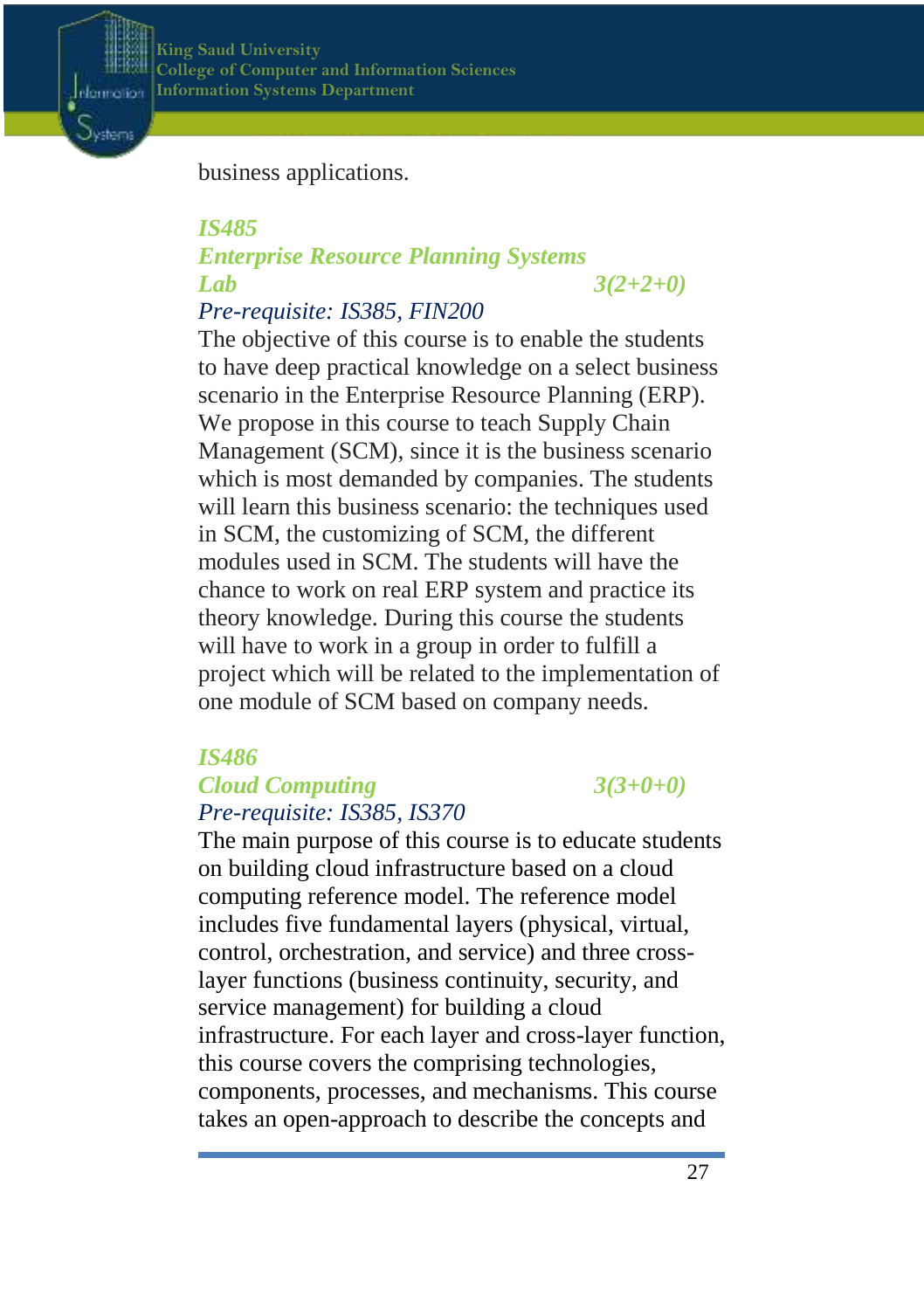

technologies with real examples related to cloud computing, Students will learn about the key considerations and steps involved in transitioning from the current state of a data center to a cloud computing environment.

**ORMATION SYSTEMS DEPARTMENT**

**LLEGE OF COMPUTER AND INFORMATION SCIENCES** 

#### *IS491*

**DEPARTMENT**

#### *Selected Topics in Information Systems3(3+0+1) Pre-requisite: IS230, IS240*

This course intends to introduce special topics of current trends in information systems and information technology. The department council should approve the selected topics of this course. Such possible topics include: requirement engineering tools and methods, simulation, virtual reality, internet security, data warehousing and mining, geographic information systems, telemedicine and medical informatics, workflow management, quantitative and qualitative methods in information systems, global information technology management, intelligent agent technology and applications, human computer interaction, computer-based learning and training, philosophical foundations of information systems, absorbing continuous it developments in organizations, it professional and organizational needs, organizational learning and collaborative technologies, understanding and managing information users behavior, policy, legal and security issues in is, and virtual organizations.

#### *IS492*

*Introduction to Geographic Information Systems 3(2+2+0) Pre-requisite: IS230* This course introduces students to a mix of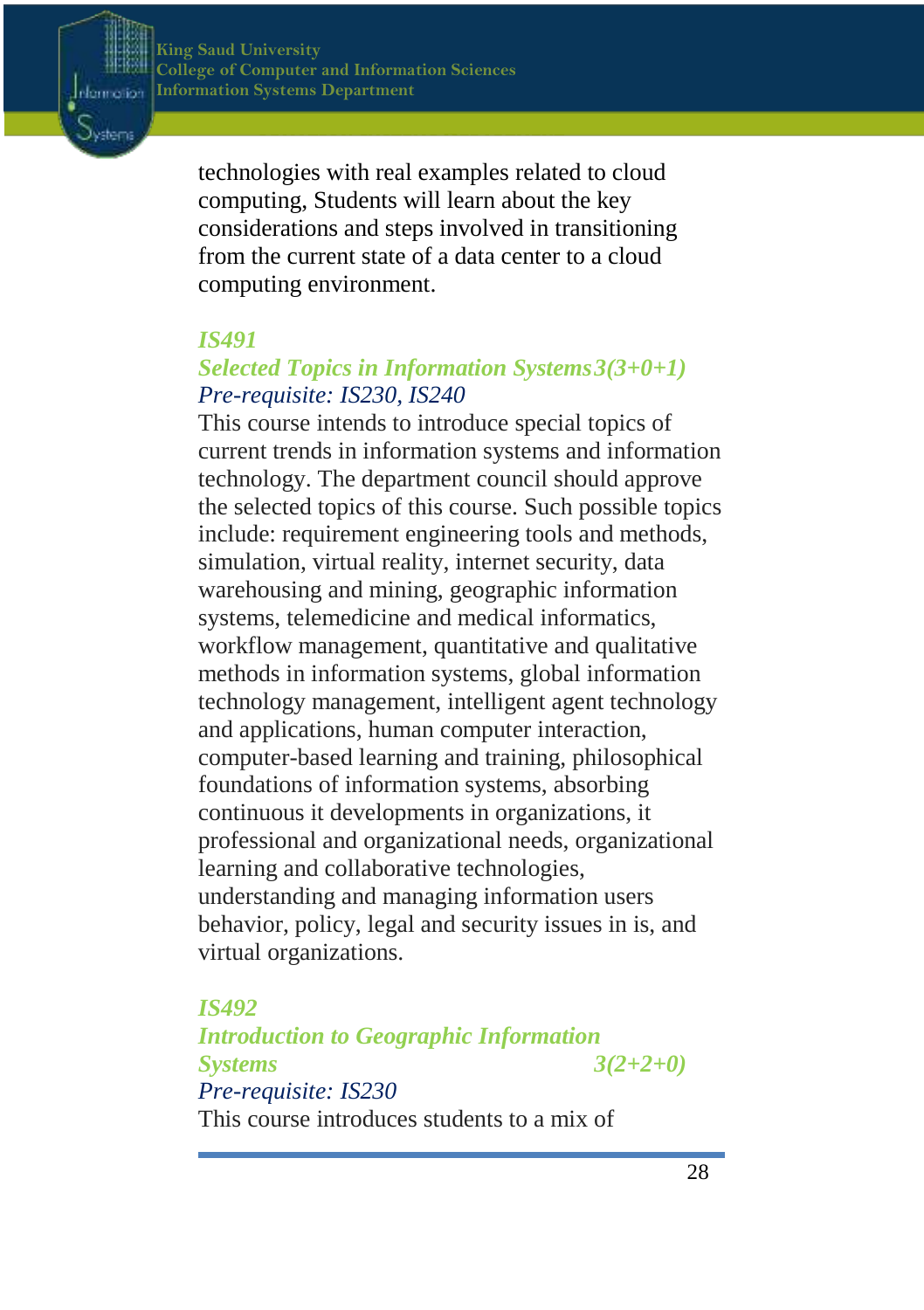Information Dysten

> geographic information system theory and applications. Topics include geographic projection and coordinate systems, spatial data management, spatial analysis, concept of topology, models of spatial data (focusing on raster and vector models), spatial analysis techniques, and GIS implementation issues. By the end of the course, students are expected to have a thorough understanding of GIS development, functionality, methodology for implementing the technology, and its potential usefulness in geographic and environmental studies.

**LLEGE OF COMPUTER AND INFORMATION SCIENCES** 

**ORMATION SYSTEMS DEPARTMENT**

#### *IS493*

**DEPARTMENT**

### *Information Security 3(3+0+1) Pre-requisite: IS370,CSC227*

Security fundamentals, policies, procedures, and mechanisms. Identification, authentication models, access control models. Data models, concepts and mechanisms for software, hardware, operating system and database security. Basic cryptography (symmetric and asymmetric) and its applications. Security in computer networks and distributed systems. Attacks types and how to prevent them. Prevention and control of viruses and other rogue programs. In addition, the basics of physical security, incidence response, disaster recovery, business continuity, and forensics.

#### *IS495*

#### *Seminar 1(1+0+0)*

*Pre-requisite: IS340,IS385*

This seminar course offers students practical in-depth discussions of state-of-the-art topics relating to information systems, organizations, and information systems in industry. The aim of the course is to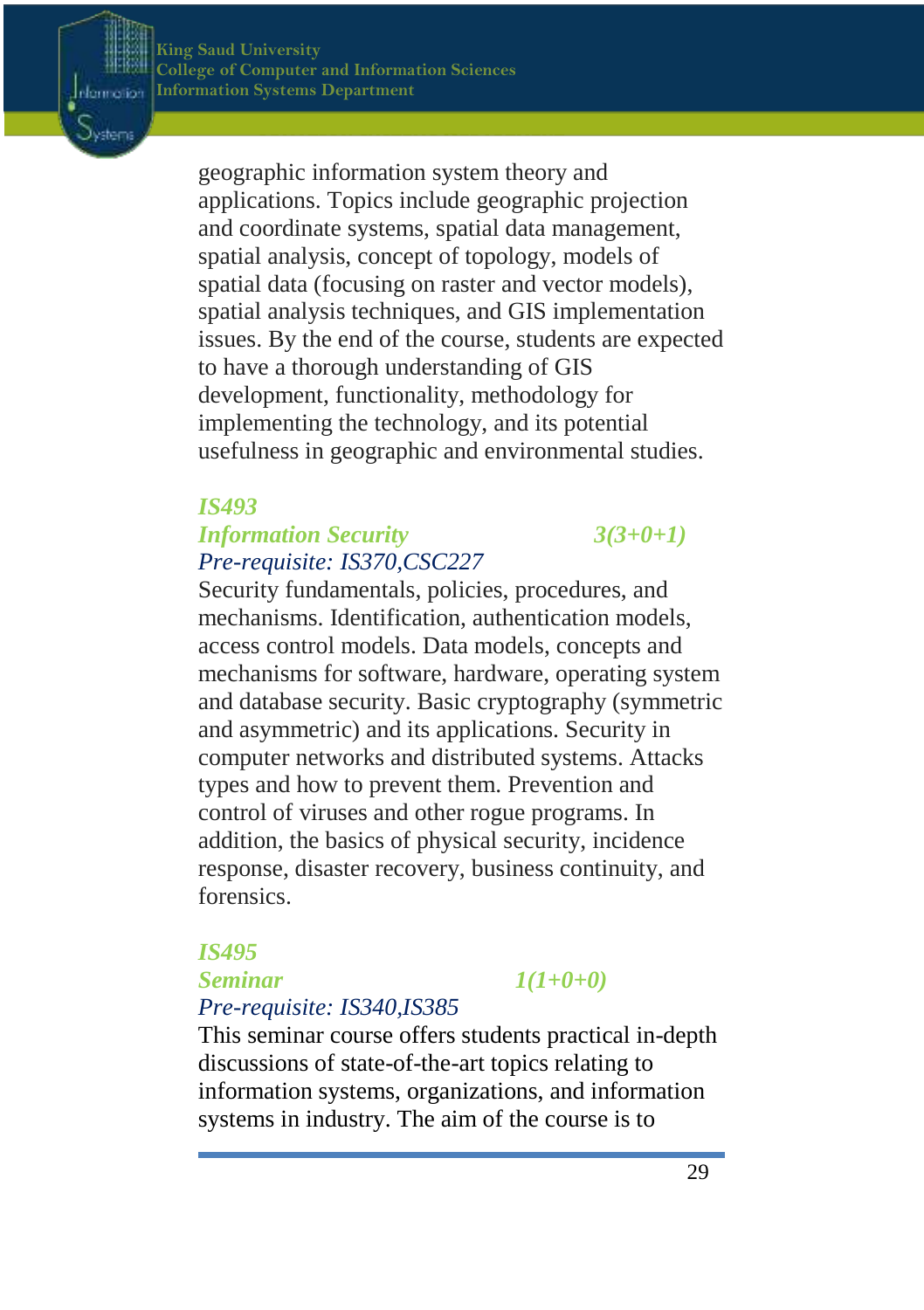Information Dysten

> prepare students for IT professions by giving them glimpses from what to expect upon employment. Speakers from different IT private and public organizations may be invited to share their experiences with the students.

**ORMATION SYSTEMS DEPARTMENT**

**LLEGE OF COMPUTER AND INFORMATION SCIENCES** 

#### *IS498*

**DEPARTMENT**

### *Capstone Project-I 3(3+0+0) Pre-requisite: IS340, IS324*

The previous courses have provided the IS students with strong and sufficient knowledge to develop information systems. The next logical stage is that the IS student must acquire hands-on experiences on developing real world information systems. In addition, the students should be familiarized with real world problems encounter during the development of real world information systems. Furthermore, the students should be trained to work in teams. In this course, the students will be organized into groups. The number of students in each group should not exceed three students. In developing an information system, a particular information system development methodology should be used. Each group will develop a real world information system in two stages: The first stage will be carried out in IS 498. In IS 498, the students of each group must identify a problem domain, define a problem, identify the requirements in details, specify requirements in details, analyze and document the current system, proposed alternative systems, and design a particular system in details which includes the definitions of all the required system models such as the data model and the functional model. At the end of the course, each group must submit a formal report documenting the problem domain, the problem, the requirements, the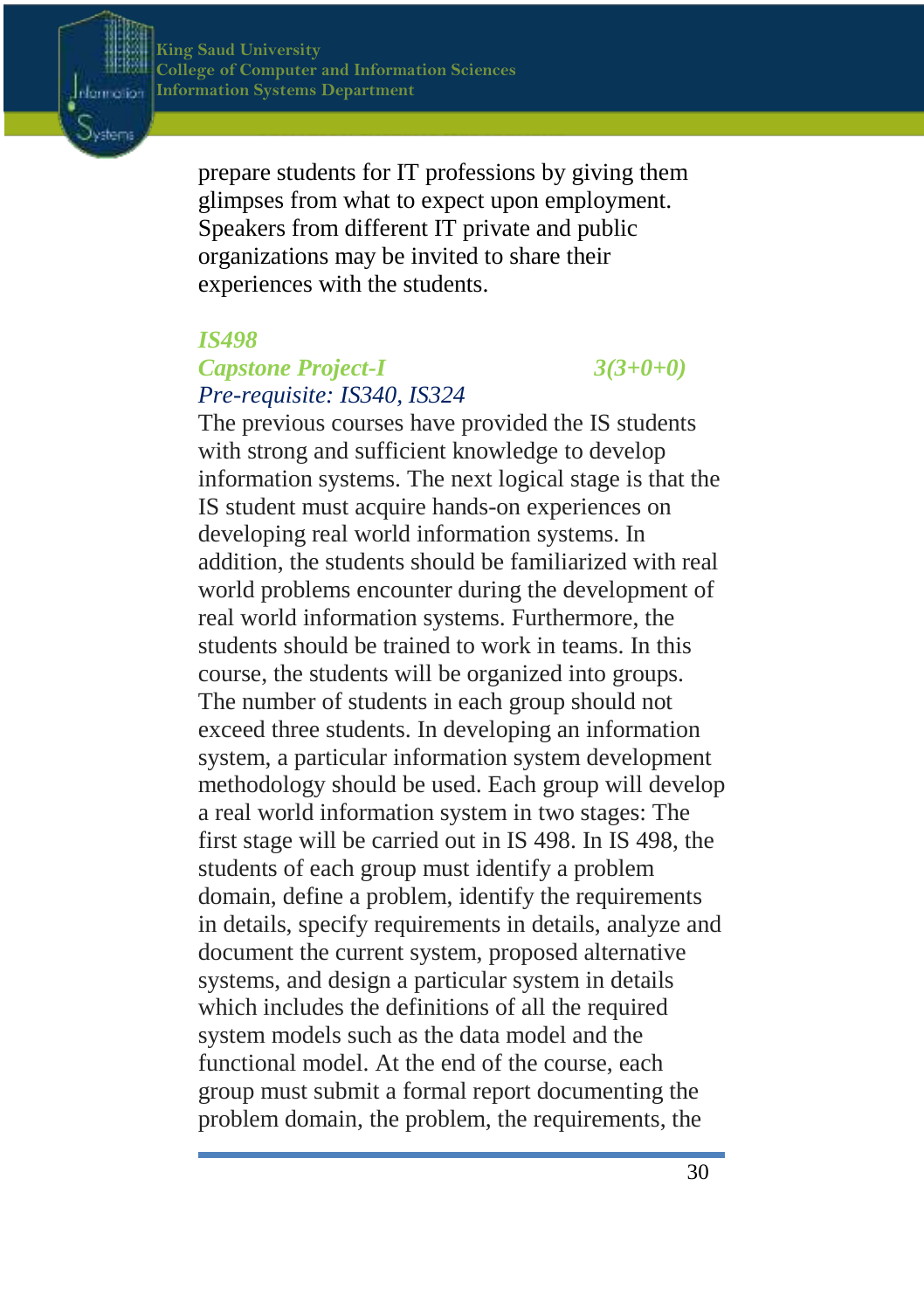

specifications, and the system models.

**ORMATION SYSTEMS DEPARTMENT**

### *IS499 Capstone Project-II 3(3+0+0) Pre-requisite: IS498*

**DEPARTMENT**

In this course, each group will continue developing the information systems that started in IS 498. Groups must use particular tools to implement their information systems in a good programming practice. These implementation tools must be new, up to date, and fully approved in IS design and implementation environment. Furthermore, students must generate user manuals for their information systems in an appropriate format. At the end of the term, each group must submit a final report, which documents completely the information system, from the problem definition phase to the implementation phase, and contains a user manual for the information system.